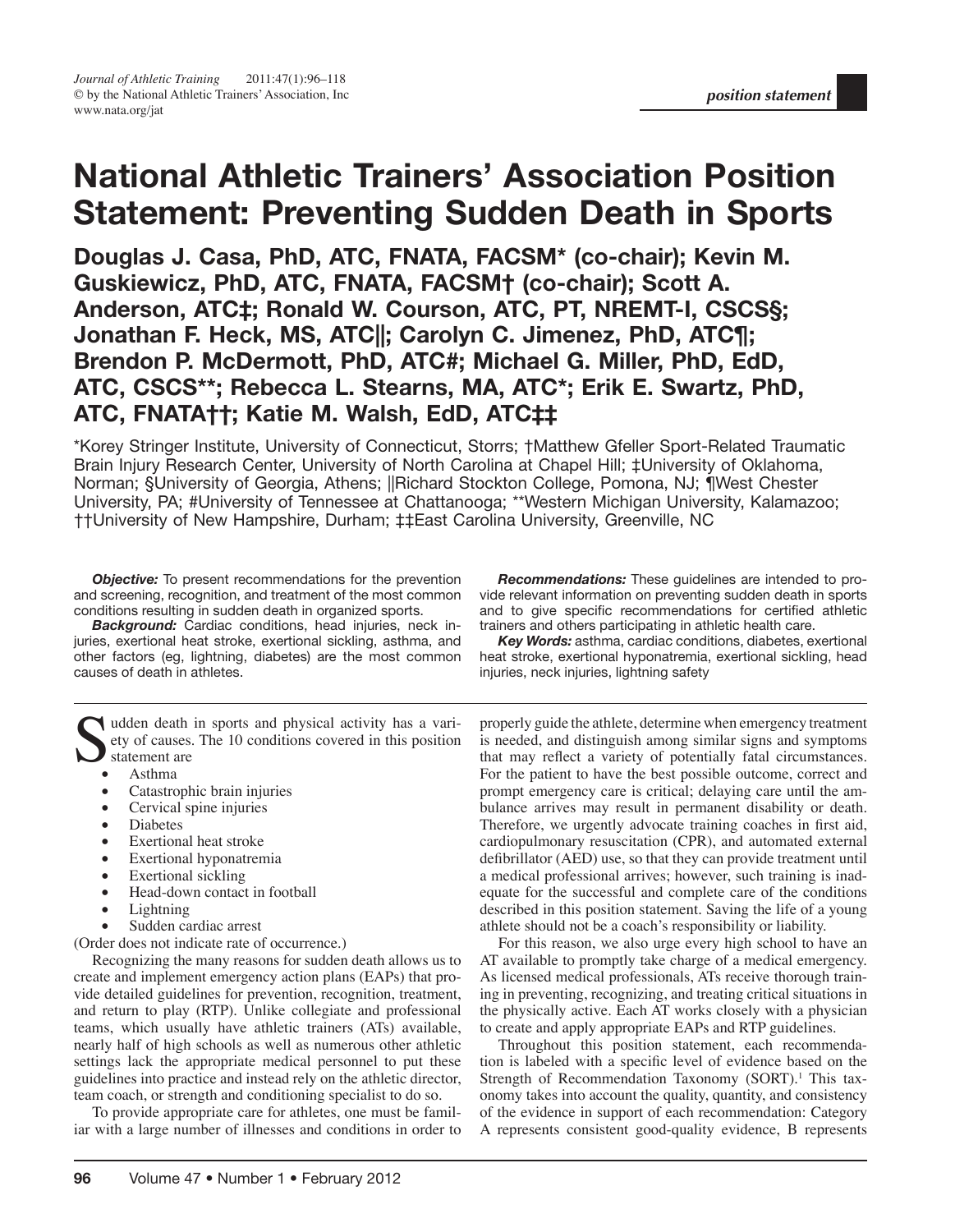inconsistent or limited-quality or limited-quantity evidence, and C represents recommendations based on consensus, usual practice, opinion, or case series.

with monitoring the condition and taking medication as prescribed. *Evidence Category: C*

The following rules apply to every EAP:

- 1. Every organization that sponsors athletic activities should have a written, structured EAP. *Evidence Category: B*
- 2. The EAP should be developed and coordinated with local EMS staff, school public safety officials, onsite first responders, school medical staff, and school administrators. *Evidence Category: B*
- 3. The EAP should be specific to each athletic venue. *Evidence Category: B*
- 4. The EAP should be practiced at least annually with all those who may be involved. *Evidence Category: B*

Those responsible for arranging organized sport activities must generate an EAP to directly focus on these items:

- 1. Instruction, preparation, and expectations of the athletes, parents or guardians, sport coaches, strength and conditioning coaches, and athletic directors.
- 2. Health care professionals who will provide medical care during practices and games and supervise the execution of the EAP with respect to medical care.
- 3. Precise prevention, recognition, treatment, and RTP policies for the common causes of sudden death in athletes.

The EAP should be coordinated and supervised by the onsite AT. A sports organization that does not have a medical supervisor, such as an AT, present at practices and games and as part of the medical infrastructure runs the risk of legal liability. Athletes participating in an organized sport have a reasonable expectation of receiving appropriate emergency care, and the standards for EAP development have also become more consistent and rigorous at the youth level. Therefore, the absence of such safeguards may render the organization sponsoring the sporting event legally liable.

The purpose of this position statement is to provide an overview of the critical information for each condition (prevention, recognition, treatment, and RTP) and indicate how this information should dictate the basic policies and procedures regarding the most common causes of sudden death in sports. Our ultimate goal is to guide the development of policies and procedures that can minimize the occurrence of catastrophic incidents in athletes. All current position statements of the National Athletic Trainers' Association (NATA) are listed in the Appendix.

# **ASTHMA**

# **Recommendations**

# **Prevention and Screening**

- 1. Athletes who may have or are suspected of having asthma should undergo a thorough medical history and physical examination.2 *Evidence Category: B*
- 2. Athletes with asthma should participate in a structured warmup protocol before exercise or sport activity to decrease reliance on medications and minimize asthmatic symptoms and exacerbations.3 *Evidence Category: B*
- 3. The sports medicine staff should educate athletes with asthma about the use of asthma medications as prophylaxis before exercise, spirometry devices, asthma triggers, recognition of signs and symptoms, and compliance

# **Recognition**

- 4. The sports medicine staff should be aware of the major asthma signs and symptoms (ie, confusion, sweating, drowsiness, forced expiratory volume in the first second  $[FEV<sub>1</sub>]$  of less than 40%, low level of oxygen saturation, use of accessory muscles for breathing, wheezing, cyanosis, coughing, hypotension, bradycardia or tachycardia, mental status changes, loss of consciousness, inability to lie supine, inability to speak coherently, or agitation) and other conditions (eg, vocal cord dysfunction, allergies, smoking) that can cause exacerbations.<sup>4,5</sup> *Evidence Category: A*
- 5. Spirometry tests at rest and with exercise and a field test (in the sport-specific environment) should be conducted on athletes suspected of having asthma to help diagnose the condition.2,6 *Evidence Category: B*
- 6. An increase of 12% or more in the  $FEV<sub>1</sub>$  after administration of an inhaled bronchodilator also indicates reversible airway disease and may be used as a diagnostic criterion for asthma.7

# **Treatment**

- 7. For an acute asthmatic exacerbation, the athlete should use a short-acting  $\beta_2$ -agonist to relieve symptoms. In a severe exacerbation, rapid sequential administrations of a  $\beta_2$ -agonist may be needed. If 3 administrations of medication do not relieve distress, the athlete should be referred promptly to an appropriate health care facility.<sup>8</sup> *Evidence Category: A*
- 8. Inhaled corticosteroids or leukotriene inhibitors can be used for asthma prophylaxis and control. A long-acting  $β_2$ -agonist can be combined with other medications to help control asthma.9 *Evidence Category: B*
- 9. Supplemental oxygen should be offered to improve the athlete's available oxygenation during asthma attacks.<sup>10</sup> *Evidence Category: B*
- 10. Lung function should be monitored with a peak flow meter. Values should be compared with baseline lung volume values and should be at least 80% of predicted values before the athlete may participate in activities.<sup>11</sup> *Evidence Category: B*
- 11. If feasible, the athlete should be removed from an environment with factors (eg, smoke, allergens) that may have caused the asthma attack. *Evidence Category: C*
- 12. In the athlete with asthma, physical activity should be initiated at low aerobic levels and exercise intensity gradually increased while monitoring occurs for recurrent asthma symptoms. *Evidence Category: C*

# **Background and Literature Review**

 **Definition, Epidemiology, and Pathophysiology.** In 2009, asthma was thought to affect approximately 22 million people in the United States, including approximately 6 million children.4 *Asthma* is a disease in which the airways become inflamed and airflow is restricted.<sup>4</sup> Airway inflammation, which may lead to airway hyperresponsiveness and narrowing, is associated with mast cell production and activation and increased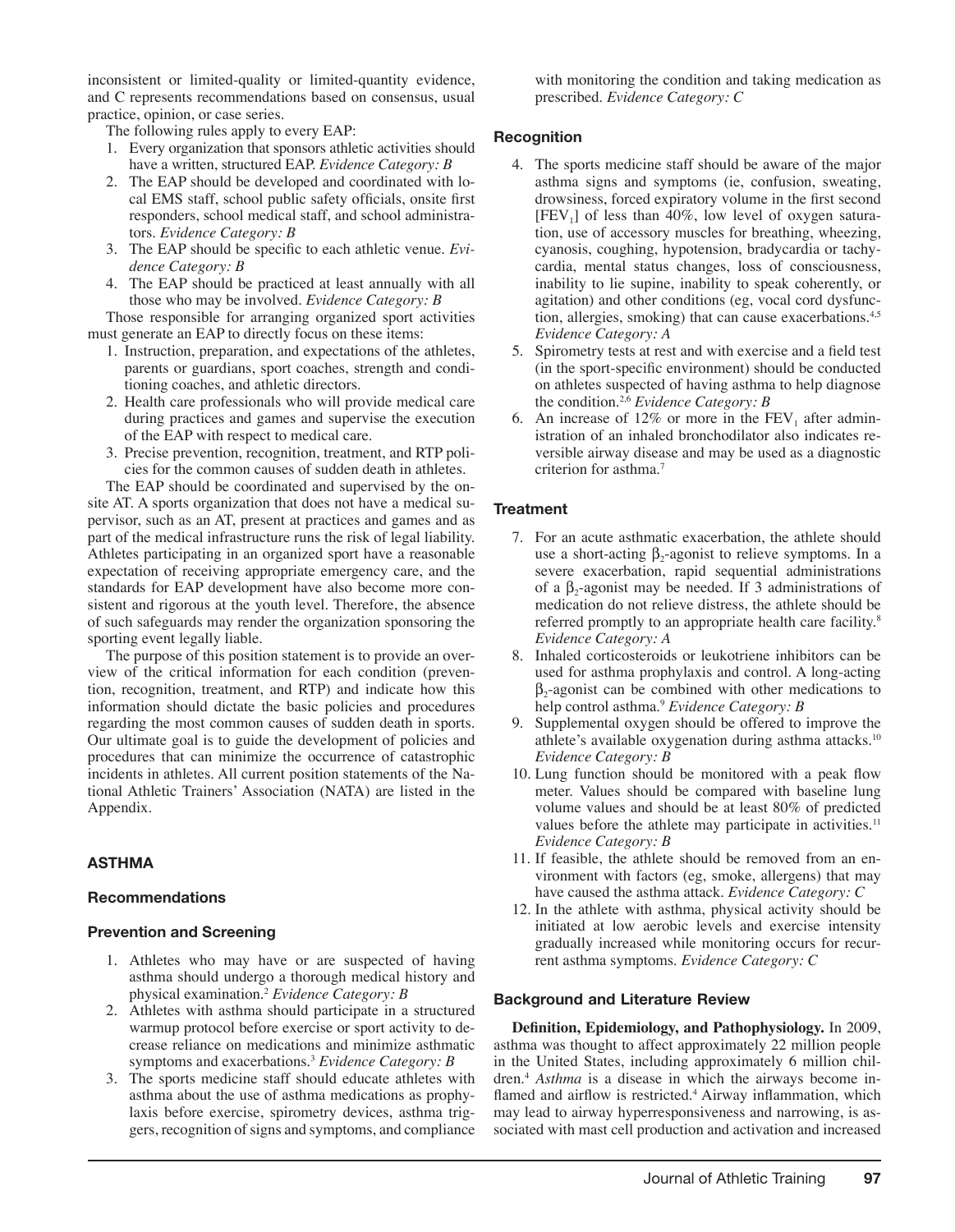# **Figure 1. Asthma pharmacologic management. Abbreviations: CPR, cardiopulmonary resuscitation; PEF, peak expiratory flow; SABA, short-acting** β**2-agonist. Casa DJ,** *Preventing Sudden Death in Sport and Physical Activity***, 2012: Jones & Bartlett Learning, Sudbury, MA. www.jblearning.com. Reprinted with permission.**

number of eosinophils and other inflammatory cells.<sup>2,3</sup> Cellular and mediator events cause inflammation, bronchial constriction via smooth muscle contraction, and acute swelling from fluid shifts. Chronic airway inflammation may cause remodeling and thickening of the bronchiolar walls.<sup>12,13</sup>

Clinical signs of asthma include confusion, sweating, drowsiness, use of accessory muscles for breathing, wheezing, coughing, chest tightness, and shortness of breath. Asthma may be present during specific times of the year, vary with the type of environment, occur during or after exercise, and be triggered by respiratory infections, allergens, pollutants, aspirin, nonsteroidal anti-inflammatory drugs, inhaled irritants, exposure to cold, and exercise.<sup>5</sup>

Prevention. Athletes suspected of having asthma should undergo a thorough health history examination and preparticipation physical examination. Unfortunately, the sensitivity and specificity of the medical history are not known, and this evaluation may not be the best method for identifying asthma.14

Performing warmup activities before sport participation can help prevent asthma attacks. With a structured warmup protocol, the athlete may experience a refractory period of as long as 2 hours, potentially decreasing the risk of an exacerbation or decreasing reliance on medications.<sup>6</sup> In addition, the sports medicine team should provide education to assist the athlete in recognizing asthma signs and symptoms, understanding how

to use medication as prescribed (including potential adverse effects and barriers to taking medications, which can include failure to recognize the importance of controlling asthma, failure to recognize the potential severity of the condition, medication costs, difficulty obtaining medications, inability to integrate treatment of the disease with daily life, and distrust of the medical establishment), and using spirometry equipment correctly.2,4,5

 **Recognition.** Athletes with asthma may display the following signs and symptoms: confusion, sweating, drowsiness,  $FEV<sub>1</sub>$  of less than 40%, low level of oxygen saturation, use of accessory muscles for breathing, wheezing, cyanosis, coughing, hypotension, bradycardia or tachycardia, mental status changes, loss of consciousness, inability to lie supine, inability to speak coherently, or agitation.<sup>2,4,5</sup> Peak expiratory flow rates of less than 80% of the personal best or daily variability greater than 20% of the morning value indicate lack of control of asthma. The sports medicine staff should consider testing all athletes with asthma using a sport-specific and environmentspecific exercise challenge protocol to assist in determining triggers of airway hyperresponsiveness.<sup>6</sup>

Treatment. Treatment for those with asthma includes recognition of exacerbating factors and the proper use of asthma medications (Figure 1). A short-acting  $\beta_2$ -agonist should be readily available; onset of action is typically 5 to 15 minutes,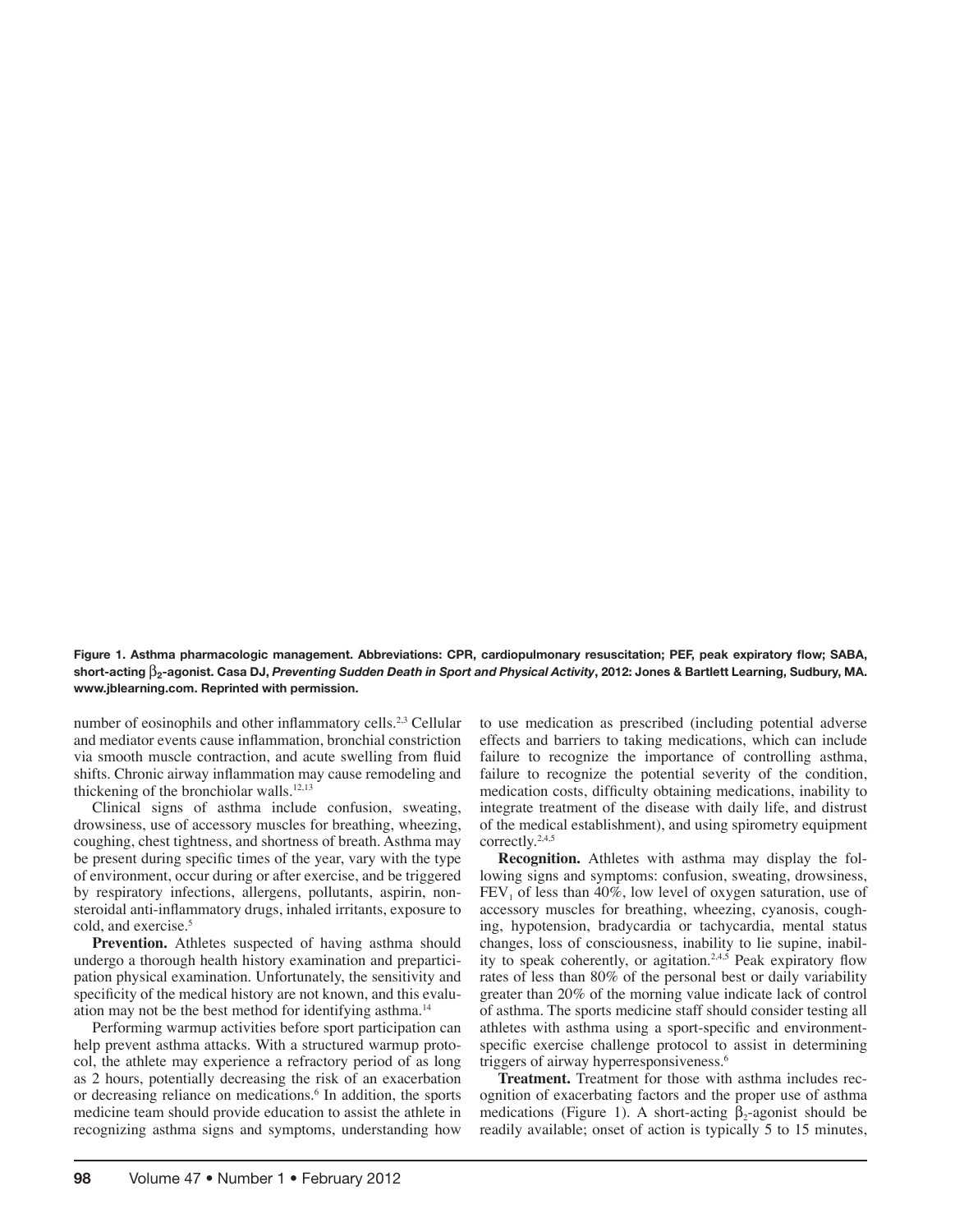so the medication can be readministered 1 to 3 times per hour if needed.10 If breathing difficulties continue after 3 treatments in 1 hour or the athlete continues to have any signs or symptoms of acute respiratory distress, referral to an acute or urgent care facility should ensue. For breathing distress, the sports medicine team should provide supplemental oxygen to help maintain blood oxygen saturation above 92%.10

Proper use of inhaled corticosteroids can decrease the frequency and severity of asthma exacerbations while improving lung function and reducing hyperresponsiveness and the need for short-acting  $β_2$ -agonists.<sup>15,16</sup> Leukotriene modifiers can be used to control allergen-, aspirin-, or exercise-induced bronchoconstriction and decrease asthma exacerbations.17

 **Return to Play.** No specific guidelines describe RTP after an asthma attack in an athlete. However, in general, the athlete should first be asymptomatic and progress through graded increases in exercise activity. Lung function should be monitored with a peak flow meter and compared with baseline measures to determine when asthma is sufficiently controlled to allow the athlete to resume participation.<sup>11</sup> Where possible, the sports medicine staff should identify and treat asthmatic triggers, such as allergic rhinitis, before the athlete returns to participation.

# **CATASTROPHIC BRAIN INJURIES**

## **Recommendations**

## **Prevention**

- 1. The AT is responsible for coordinating educational sessions with athletes and coaches to teach the recognition of concussion (ie, specific signs and symptoms), serious nature of traumatic brain injuries in sport, and importance of reporting concussions and not participating while symptomatic. *Evidence Category: C*
- 2. The AT should enforce the standard use of certified helmets while also educating athletes, coaches, and parents that although such helmets meet a standard for helping to prevent catastrophic head injuries, they do not prevent cerebral concussions. *Evidence Category: B*

# **Recognition**

3. The AT should incorporate the use of a comprehensive objective concussion assessment battery that includes symptom, cognitive, and balance measures. Each of these represents only one piece of the concussion puzzle and should not be used in isolation to manage concussion. *Evidence Category: A*

# **Treatment and Management**

- 4. A comprehensive medical management plan for acute care of an athlete with a potential intracranial hemorrhage or diffuse cerebral edema should be implemented. *Evidence Category: B*
- 5. If the athlete's symptoms persist or worsen or the level of consciousness deteriorates after a concussion, the patient should be immediately referred to a physician trained in concussion management. *Evidence Category: B*
- 6. Oral and written instructions for home care should be given to the athlete and to a responsible adult. *Evidence Category: C*
- 7. Returning an athlete to participation after a head injury should follow a graduated progression that begins once the athlete is completely asymptomatic. *Evidence Category: C*
- 8. The athlete should be monitored periodically throughout and after these sessions to determine whether any symptoms develop or increase in intensity. *Evidence Category: C*

## **Background and Literature Review**

 **Definition, Epidemiology, and Pathophysiology.** Cerebral concussion is classified as mild traumatic brain injury and often affects athletes in both helmeted and nonhelmeted sports.<sup>18,19</sup> The Centers for Disease Control and Prevention estimated that 1.6 to 3.8 million sport-related concussive injuries occur annually in the United States.<sup>20</sup> Although they are rare, severe catastrophic traumatic brain injuries, such as subdural and epidural hematomas and malignant cerebral edema (ie, second-impact syndrome), result in more fatalities from direct trauma than any other sport injury. When these injuries do occur, brain swelling or pooling of blood (or both) increases intracranial pressure; if this condition is not treated quickly, brainstem herniation and respiratory arrest can follow. Catastrophic brain injuries rank second only to cardiac-related injuries and illnesses as the most common cause of fatalities in football players.<sup>21</sup> However, the National Center for Catastrophic Sport Injury Research reported that fatal brain injuries have occurred in almost every sport, including baseball, lacrosse, soccer, track, and wrestling.<sup>22</sup> For a catastrophic brain injury such as second-impact syndrome, which has a mortality rate approaching 50% and a morbidity rate nearing 100%, prevention is of the utmost importance.

Prevention. Preventing catastrophic brain injuries in sports, such as skull fractures, intracranial hemorrhages, and diffuse cerebral edema (second-impact syndrome), must involve the following: (1) prevention and education about traumatic brain injury for athletes, coaches, and parents; (2) enforcing the standard use of sport-specific and certified equipment (eg, National Operating Committee on Standards for Athletic Equipment [NOCSAE] or Hockey Equipment Certification Council, Inc [HECC]–certified helmets); (3) use of comprehensive, objective baseline and postinjury assessment measures; (4) administration of home care and referral instructions emphasizing the monitoring and management of deteriorating signs and symptoms; (5) use of systematic and monitored graduated RTP progressions; (6) clearly documented records of the evaluation and management of the injury to help guide a sound RTP decision; and (7) proper preparedness for on-field medical management of a serious head injury.

Prevention begins with education. The AT is responsible for coordinating educational sessions with athletes and coaches to teach the recognition of concussion (ie, specific signs and symptoms), serious nature of traumatic brain injuries in sport, and importance of reporting their injuries and not participating while symptomatic. During this process, athletes who are at risk for subsequent concussion or catastrophic injury should be identified and counseled about the risk of subsequent injury.

As recommended in the NATA position statement on management of sport-related concussion,<sup>23</sup> the AT should enforce the standard use of helmets for preventing catastrophic head injuries and reducing the severity of cerebral concussions in sports that require helmet protection (eg, football, men's lacrosse, ice hockey, baseball, softball). The AT should ensure that all equipment meets NOCSAE, HECC, or American Society for Testing and Materials (ASTM) standards. A poorly fitted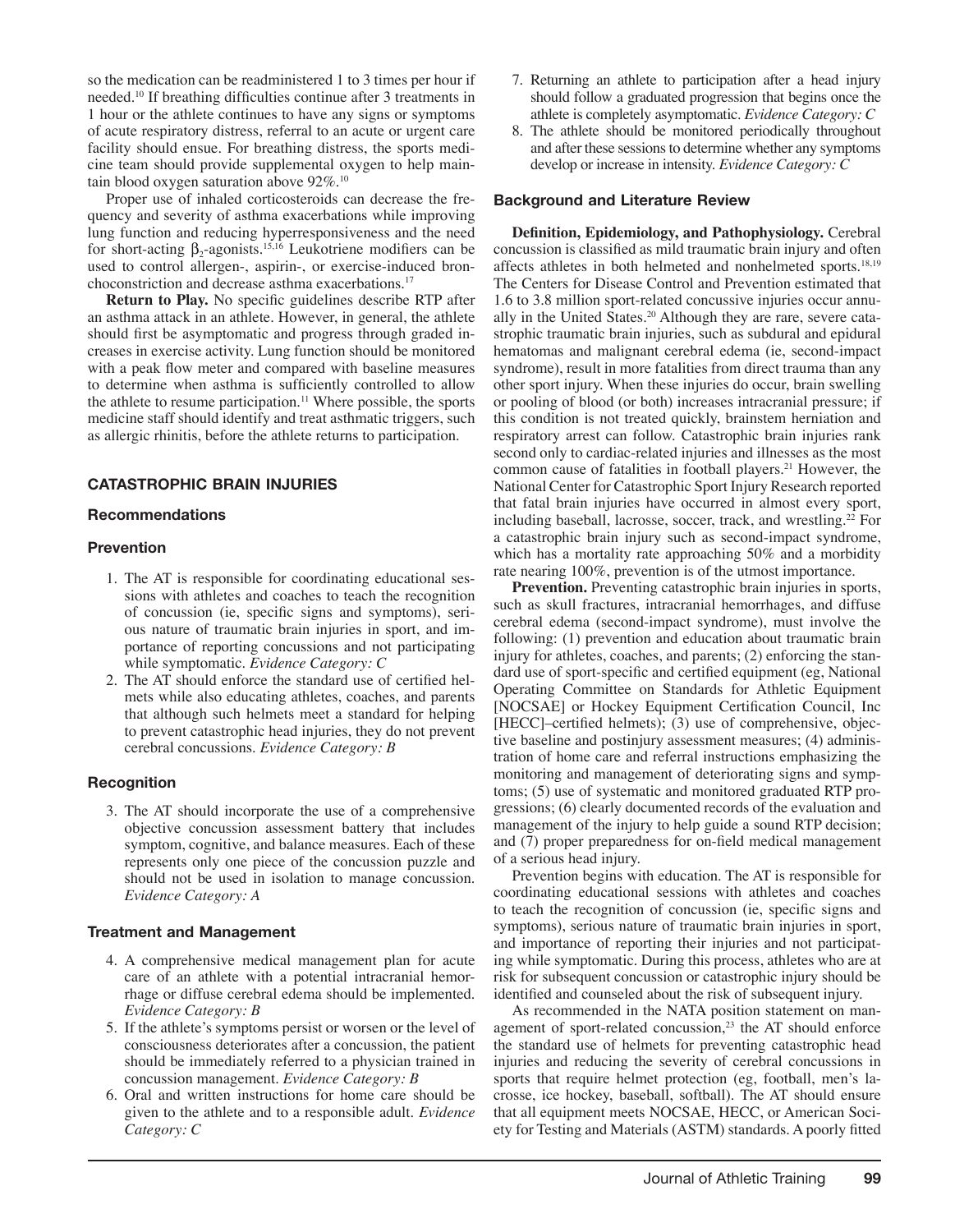helmet is limited in the amount of protection it can provide, and the AT must play a role in enforcing the proper fit and use of the helmet. Protective sport helmets are designed primarily to help prevent catastrophic injuries (eg, skull fractures and intracranial hematomas) and not concussions. A helmet that protects the head from a skull fracture does not adequately prevent the rotational and shearing forces that lead to many concussions, $24$ a fact that many people misunderstand.

 **Recognition.** The use of objective concussion measures during preseason and postinjury assessments helps the AT and physician accurately identify deficits associated with the injury and track recovery. However, neuropsychological testing is only one component of the evaluation process and should not be used as a standalone tool to diagnose or manage concussion or to make RTP decisions after concussion. Including objective measures of cognitive function and balance prevents premature clearance of an athlete who reports being symptom free but has persistent deficits that are not easily detected through the clinical examination. The concussion assessment battery should include a combination of tests for cognition, balance, and self-reported symptoms known to be affected by concussion. Because many athletes (an estimated  $49\%$  to  $75\%$ )<sup>25,26</sup> do not report their concussions, this objective assessment model is important. The sensitivity of this comprehensive battery, including a graded symptom checklist, computerized neuropsychological test, and balance test, reached 94%,<sup>27</sup> which is consistent with previous reports.28,29

Multiple concussion assessment tools are available, including low-technology and high-technology balance tests, brief paper-and-pencil cognitive tests, and computerized cognitive tests. As of 2010, the National Football League, National Hockey League, and National Collegiate Athletic Association require an objective assessment as part of a written concussion management protocol. By using objective measures, which were endorsed by the Third International Consensus Statement on Concussion in Sport (Zurich,  $2008$ ), $30,31$  ATs and physicians are better equipped to manage concussion than by relying solely on subjective reports from the athlete. Additionally, the often hidden deficits associated with concussion and gradual deterioration that may indicate more serious brain trauma or postconcussion syndrome (ie, symptoms lasting longer than 4 weeks) may be detected with these tools.

**Treatment.** Once the athlete has been thoroughly evaluated and identified as having sustained a concussion, a comprehensive medical management plan should be implemented. This begins with making a determination about whether the patient should be immediately referred to a physician or sent home with specific observation instructions. Although this plan should include serial evaluations and observations by the AT (as outlined earlier), continued monitoring of postconcussion signs and symptoms by those with whom the athlete lives is both important and practical. If symptoms persist or worsen or the level of consciousness deteriorates after a concussion, the athlete should be immediately referred to a medical facility. To assist with this, oral and written instructions for home care should be given to the athlete and to a responsible adult (eg, parents or roommate) who will observe and supervise the athlete during the acute phase of the concussion while at home or in the dormitory. The AT and physician should agree on a standard concussion home instruction form similar to the one presented in the NATA position statement<sup>23</sup> and Zurich guidelines.<sup>30,31</sup>

The proper preparedness for on-field and sideline medical management of a head injury becomes paramount if the athlete

has a more serious and quickly deteriorating condition*.* If the athlete presents with a Glasgow coma score of less than 8 or other indications of more involved brain or brainstem impairment appear (eg, posturing, altered breathing pattern), the AT or other members of the sports medicine team must be prepared to perform manual ventilations through either endotracheal intubation or bag-valve-mouth resuscitation. These procedures should be initiated if the athlete is not oxygenating well (ie, becoming dusky or blue, ventilating incompletely and slower than normal at 12 to 15 breaths per minute). $32$ 

Normal end tidal carbon dioxide partial pressure of 35–45 mm Hg usually result from a bagging rate of 12 breaths per minute. Hyperventilation may be indicated if the athlete demonstrates obvious signs of brain-stem herniation (eg, "blown" pupil or posturing). In the event of impending cerebral herniation, increasing the rate to about 20 breaths per minute will achieve the objective of reducing the end tidal carbon dioxide partial pressure below the recommended 35 mm Hg. Additionally, the sports medicine team should aim to reduce intracranial pressure by elevating the head to at least 30° and ensuring that the head and neck are maintained in the midline position to optimize venous outflow from the brain. Intravenous (IV) diuretics such as mannitol (0.5 to 1.0 g/kg) may also decrease intracranial pressure but would typically be administered in a controlled medical environment by personnel trained in these techniques.32 Obviously, being prepared for immediate transfer to a medical facility is extremely important under these conditions.

 **Return to Play.** Returning an athlete to participation should follow a graduated RTP progression (Table 1). If the exertional activities do not produce acute symptoms, he or she may progress to the next step. No more than 2 steps should be performed on the same day, which allows monitoring of both acute (during the activity) and delayed (within 24 hours after the activity) symptoms. The athlete may advance to step 5 and return to full participation once he or she has remained asymptomatic for 24 hours after step 4 of the protocol. The athlete should be monitored periodically throughout and after these sessions with objective assessment measures to determine whether an increase in intensity is warranted. If the athlete's symptoms return at any point during the RTP progression, at least 24 hours without symptoms must pass before the protocol is reintroduced, beginning at step 1.

Although some state concussion laws have allowed provisions for allied health care professionals to make the RTP decision, it is recommended that a physician with training and experience in concussion management be involved in a structured team approach. A concussion management policy outlining the roles and responsibilities of each member of the sports medicine team

|  |  | Table 1. Graduated Return-to-Play Sample Protocol |  |  |
|--|--|---------------------------------------------------|--|--|
|--|--|---------------------------------------------------|--|--|

| <b>Exertion Step</b> | <b>Activities</b>                                                                                                                                                                                                                                                                                                                                                  |
|----------------------|--------------------------------------------------------------------------------------------------------------------------------------------------------------------------------------------------------------------------------------------------------------------------------------------------------------------------------------------------------------------|
| 1.                   | 20-min stationary bike at 10–14 mph (16–23 kph)                                                                                                                                                                                                                                                                                                                    |
| 2.                   | Interval bike: 30-s sprint at 18-20 mph (29-32 kph),                                                                                                                                                                                                                                                                                                               |
| З.                   | 30-s recovery × 10 repetitions; body weight circuit:<br>squats, push-ups, sit-ups $\times$ 20 s $\times$ 3 repetitions<br>60-yd (55-m) shuttle run $\times$ 10 repetitions with 40-s<br>rest, plyometric workout: 10-yd (9-m) bounding, 10<br>medicine ball throws, 10 vertical jumps $\times$ 3 repetitions;<br>noncontact, sport-specific drills $\times$ 15 min |
| 4.                   | Limited, controlled return to practice with monitoring                                                                                                                                                                                                                                                                                                             |
| 5.                   | for symptoms<br>Full sport participation in practice                                                                                                                                                                                                                                                                                                               |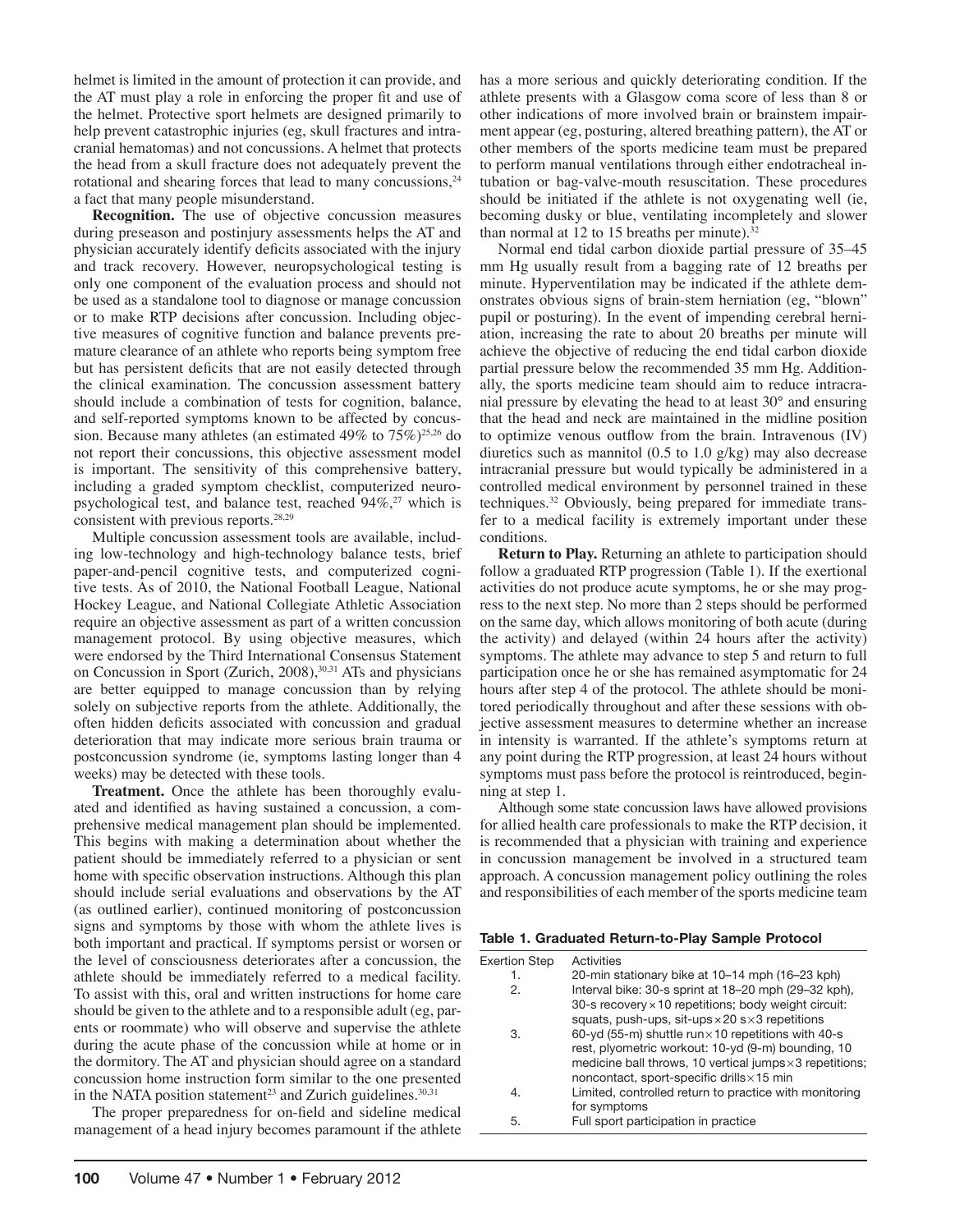should be adopted. At a minimum, the AT should document all pertinent information surrounding the evaluation and management of any suspected concussions, including (a) mechanism of injury; (b) initial signs and symptoms; (c) state of consciousness; (d) findings on serial testing of symptoms, neuropsychological function, and balance (noting any deficits compared with baseline); (e) instructions given to the athlete, parent, or roommate; (f) recommendations provided by the physician; (g) graduated RTP progression, including dates and specific activities involved in the athlete's return to participation; and (h) relevant information on the player's history of prior concussion and associated recovery patterns.<sup>23</sup> This level of detail can help prevent a premature return to participation and a catastrophic brain injury such as second-impact syndrome.

# **CERVICAL SPINE INJURIES**

## **Recommendations**

## **Prevention**

- 1. Athletic trainers should be familiar with sport-specific causes of catastrophic cervical spine injury and understand the physiologic responses in spinal cord injury. *Evidence Category: C*
- 2. Coaches and athletes should be educated about the mechanisms of catastrophic spine injuries and pertinent safety rules enacted for the prevention of cervical spine injuries. *Evidence Category: C*
- 3. Corrosion-resistant hardware should be used in helmets, helmets should be regularly maintained throughout a season, and helmets should undergo regular reconditioning and recertification.<sup>33</sup> *Evidence Category: B*
- 4. Emergency department personnel should become familiar with proper athletic equipment removal, seeking education from sports medicine professionals regarding appropriate methods to minimize motion. *Evidence Category: C*

# **Recognition**

5. During initial assessment, the presence of any of the following, alone or in combination, requires the initiation of the spine injury management protocol: unconsciousness or altered level of consciousness, bilateral neurologic findings or complaints, significant midline spine pain with or without palpation, or obvious spinal column deformity.34–39 *Evidence Category: A*

# **Treatment and Management**

- 6. The cervical spine should be in neutral position, and manual cervical spine stabilization should be applied immediately.40,41 *Evidence Category: B*
- 7. Traction must not be applied to the cervical spine.  $42,43$ *Evidence Category: B*
- 8. Immediate attempts should be made to expose the airway. *Evidence Category: C*
- 9. If rescue breathing becomes necessary, the person with the most training and experience should establish an airway and begin rescue breathing using the safest technique.44,45 *Evidence Category: B*
- 10. If the spine is not in a neutral position, rescuers should realign the cervical spine.46,47 However, the presence or development of any of the following, alone or in combination, is a contraindication to realignment<sup>45,48</sup>: pain caused or increased by movement, neurologic symptoms, muscle spasm, airway compromise, physical difficulty repositioning the spine, encountered resistance, or apprehension expressed by the patient. *Evidence Category: B*
- 11. Manual stabilization of the head should be converted to immobilization using external devices such as foam head blocks. $47,49$  Whenever possible, manual stabilization<sup>50</sup> is resumed after the application of external devices. *Evidence Category: B*
- 12. Athletes should be immobilized with a long spine board or other full-body immobilization device.51,52 *Evidence Category: B*

# **Equipment-Laden Athletes**

- 13. The primary acute treatment goals in equipment-laden athletes are to ensure that the cervical spine is immobilized in neutral and vital life functions are accessible. Removal of helmet and shoulder pads in any equipmentintensive sport should be deferred<sup>53-56</sup> until the athlete has been transported to an emergency medical facility except in 3 circumstances<sup>57</sup>: the helmet is not properly fitted to prevent movement of the head independent of the helmet, the equipment prevents neutral alignment of the cervical spine, or the equipment prevents airway or chest access.53,54,58 *Evidence Category: C*
- 14. Full face-mask removal using established tools and techniques $59-61$  is executed once the decision has been made to immobilize and transport. *Evidence Category: C*
- 15. If possible, a team physician or AT should accompany the athlete to the hospital. *Evidence Category: C*
- 16. Remaining protective equipment should be removed by appropriately trained professionals in the emergency department. *Evidence Category: C*

# **Background and Literature Review**

 **Definition, Epidemiology, and Pathophysiology.** A catastrophic cervical spinal cord injury occurs with structural distortion of the cervical spinal column and is associated with actual or potential damage to the spinal cord.<sup>62</sup> The spinal injury that carries the greatest risk of immediate sudden death for the athlete occurs when the damage is both severe enough and at a high enough level in the spinal column (above C5) to affect the spinal cord's ability to transmit respiratory or circulatory control from the brain. $63,64$  The priority in these situations is simply to support the basic life functions of breathing and circulation. Unfortunately, even if an athlete survives the initial acute management phase of the injury, the risk of death persists because of the complex biochemical cascade of events that occurs in the injured spinal cord during the initial 24 to 72 hours after injury.<sup>64</sup> Because of this risk, efficient acute care, transport, diagnosis, and treatment are critical in preventing sudden death in a patient with a catastrophic cervical spine injury.

**Treatment and Management.** A high level of evidence (ie, prospective randomized trials) on this topic is rare, and technology, equipment, and techniques will continue to evolve, but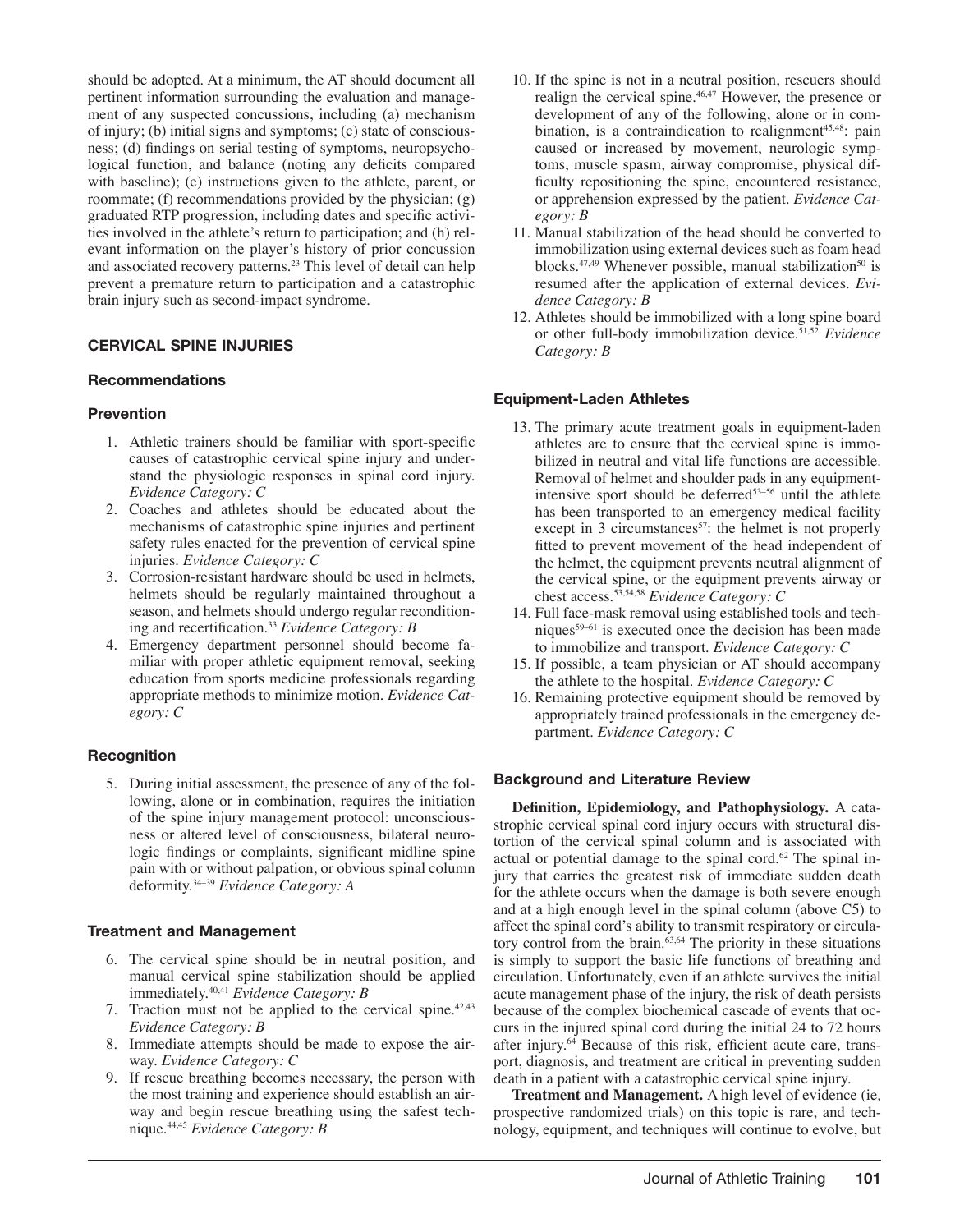the primary goals offered in the NATA position statement on acute management of the cervical spine–injured athlete<sup>65</sup> remain the same: create as little motion as possible and complete the steps of the EAP as rapidly as is appropriate to facilitate support of basic life functions and prepare for transport to the nearest emergency treatment facility.

Additional complications can affect the care of the spineinjured athlete in an equipment-intensive sport when rescuers may need to remove protective equipment that limits access to the airway or chest. Knowing how to deal properly with protective equipment during the immediate care of an athlete with a potential catastrophic cervical spine injury can greatly influence the outcome. Regardless of the sport or the equipment, 2 principles should guide management of the equipment-laden athlete with a potential cervical spine injury:

- 1. Exposure and access to vital life functions (eg, airway, chest for CPR, or use of an AED) must be established or easily achieved in a reasonable and acceptable manner.
- 2. Neutral alignment of the cervical spine should be maintained while allowing as little motion at the head and neck as possible.

**Return to Play.** Return to play after cervical spine injury is highly variable and may be permitted only after complete tissue healing, neurologic recovery, and clearance by a physician. Factors considered for RTP include the level of injury, type of injury, number of levels fused for stability, cervical stenosis, and activity.<sup>66</sup>

# **DIABETES MELLITUS**

## **Recommendations**

## **Prevention**

- 1. Each athlete with diabetes should have a diabetes care plan that includes blood glucose monitoring and insulin guidelines, treatment guidelines for hypoglycemia and hyperglycemia, and emergency contact information. *Evidence Category: C*
- 2. Prevention strategies for hypoglycemia include blood glucose monitoring, carbohydrate supplementation, and insulin adjustments. *Evidence Category: B*
- 3. Prevention strategies for hyperglycemia are described by the American Diabetes Association (ADA) and include blood glucose monitoring, insulin adjustments, and urine testing for ketone bodies.67 *Evidence Category: C*

#### **Recognition**

- 4. Hypoglycemia typically presents with tachycardia, sweating, palpitations, hunger, nervousness, headache, trembling, or dizziness; in severe cases, loss of consciousness and death can occur. *Evidence Category: C*
- 5. Hyperglycemia can present with or without ketosis. Typical signs and symptoms of hyperglycemia without ketosis include nausea, dehydration, reduced cognitive performance, feelings of sluggishness, and fatigue. *Evidence Category: C*
- 6. Hyperglycemia with ketoacidosis may include the signs and symptoms listed earlier as well as Kussmaul breathing (abnormally deep, very rapid sighing respirations characteristic of diabetic ketoacidosis), fruity odor to the breath, unusual fatigue, sleepiness, loss of appetite,

increased thirst, and frequent urination. *Evidence Category: C*

## **Treatment and Management**

- 7. Mild hypoglycemia (ie, the athlete is conscious and able to swallow and follow directions) is treated by administering approximately 10–15 g of carbohydrates (examples include 4–8 glucose tablets or 2 tablespoons of honey) and reassessing blood glucose levels immediately and 15 minutes later. *Evidence Category: C*
- 8. Severe hypoglycemia (ie, the athlete is unconscious or unable to swallow or follow directions) is a medical emergency, requiring activation of emergency medical services (EMS) and, if the health care provider is properly trained, administering glucagon. *Evidence Category: C*
- 9. Athletic trainers should follow the ADA guidelines for athletes exercising during hyperglycemic periods. *Evidence Category: C*
- 10. Physicians should determine a safe blood glucose range to return an athlete to play after an episode of mild hypoglycemia or hyperglycemia. *Evidence Category: C*

## **Background and Literature Review**

 **Definition, Epidemiology, and Pathophysiology.** Diabetes mellitus is a chronic metabolic disorder characterized by hyperglycemia, caused by either absolute insulin deficiency or resistance to the action of insulin at the cellular level, which results in the inability to regulate blood glucose levels within the normal range of 70–110 mg/dL. Type 1 diabetes is an autoimmune disorder stemming from a combination of genetic and environmental factors. The autoimmune response is often triggered by an environmental event, such as a virus, and it targets the insulin-secreting beta cells of the pancreas. When beta cell mass is reduced by approximately 80%, the pancreas is no longer able to secrete sufficient insulin to compensate for hepatic glucose output.67,68

**Prevention.** Although the literature supports physical activity for people with type 1 diabetes, exercise training and competition can result in major disturbances to blood glucose management. Extreme glycemic fluctuations (severe hypoglycemia or hyperglycemia with ketoacidosis) can lead to sudden death in athletes with type 1 diabetes mellitus.<sup>69-71</sup> Prevention of these potentially life-threatening events begins with the creation of the diabetes care plan by a physician. The plan should identify blood glucose targets for practices and games, including exclusion thresholds; strategies to prevent exerciseassociated hypoglycemia, hyperglycemia, and ketosis; a list of medications used for glycemic control; signs, symptoms, and treatment protocols for hypoglycemia, hyperglycemia, and ketosis; and emergency contact information.72

Preventing hypoglycemia relies on a 3-pronged approach of frequent blood glucose monitoring, carbohydrate supplementation, and insulin adjustments. The athlete should check blood glucose levels 2 or 3 times before, every 30 minutes during, and every other hour up to 4 hours after exercise. Carbohydrates should be eaten before, during, and after exercise; the quantity the athlete ingests depends on the prevailing blood glucose level and exercise intensity. Finally, some athletes may use insulin adjustments to prevent hypoglycemia. These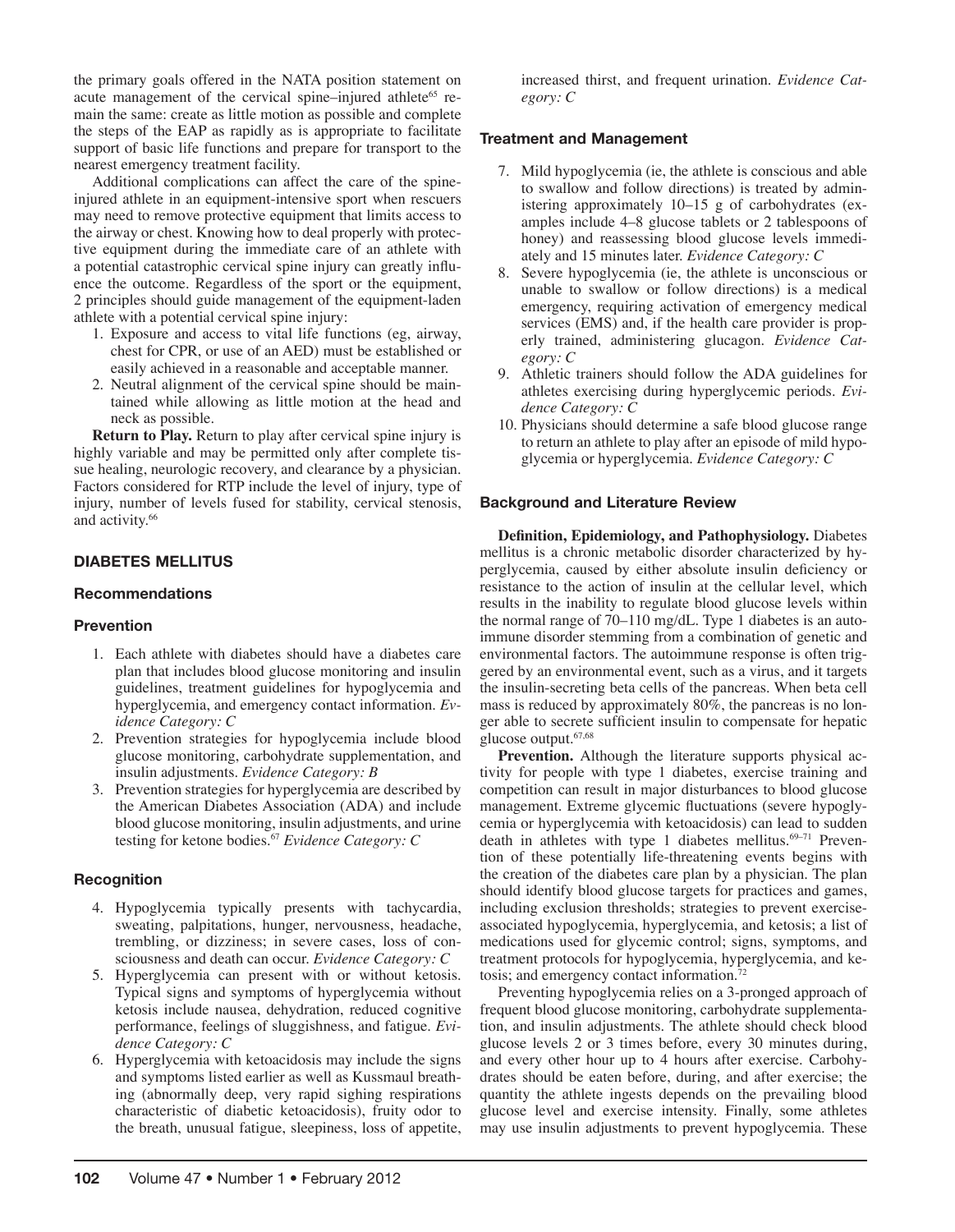#### Mild Hypoglycemia Severe Hypoglycemia

#### 1. Give 10–15 g of fast-acting carbohydrate. Example: 4–8 glucose tablets, 2 Tbsp honey.

- 2. Measure blood glucose level.
- 3. Wait 15 min and remeasure blood glucose level.
- 4. If blood glucose level remains low, administer another 10–15 g of
- fast-acting carbohydrate.
- 5. Recheck blood glucose level in 15 min.
- 6. If blood glucose level does not return to normal after second dose of carbohydrate, activate EMS.
- 7. Once blood glucose level normalizes, provide a snack (eg, sandwich, bagel).

Abbreviation: EMS, emergency medical services. Revised with permission from Jimenez CC, Corcoran MH, Crawley JT, et al. National Athletic Trainers' Association position statement: management of the athlete with type I diabetes mellitus. *J Athl Train.* 2007;42(4):536–545.

1. Activate EMS.

adjustments vary depending on the method of insulin delivery (insulin pump versus multiple daily injections), prevailing blood glucose level, and exercise intensity.<sup>67,68,73,74</sup>

Athletes with type 1 diabetes may also experience hyperglycemia, with or without ketosis, during exercise. Hyperglycemia during exercise is related to several factors, including exercise intensity75,76 and the psychological stress of competition.77 When the insulin level is adequate, these episodes of hyperglycemia are transient. However, when the insulin level is insufficient, ketosis can occur. Exercise is contraindicated when ketones are present in the urine. Athletic trainers should know the ADA guidelines for athletes exercising during an episode of hyperglycemia.67 In addition, the athlete's physician should determine the need for insulin adjustments during hyperglycemic periods.

**Recognition.** Signs and symptoms of hypoglycemia typically occur when blood glucose levels fall below 70 mg/dL (3.9 mmol/L). Early symptoms include tachycardia, sweating, palpitations, hunger, nervousness, headache, trembling, and dizziness. These symptoms are related to the release of epinephrine and acetylcholine. As the glucose level continues to fall, symptoms of brain neuronal glucose deprivation occur, including blurred vision, fatigue, difficulty thinking, loss of motor control, aggressive behavior, seizures, convulsions, and loss of consciousness. If hypoglycemia is prolonged, severe brain damage and even death can occur. Athletic trainers should be aware that the signs and symptoms of hypoglycemia are individualized and be prepared to act accordingly.<sup>78-80</sup>

Although the signs and symptoms of hyperglycemia may vary from one athlete to another, they include nausea, dehydration, reduced cognitive performance, slowing of visual reaction time, and feelings of sluggishness and fatigue. The signs and symptoms of hyperglycemia with ketoacidosis may include those listed earlier as well as Kussmaul breathing, fruity odor to the breath, sleepiness, inattentiveness, loss of appetite, increased thirst, and frequent urination. With severe ketoacidosis, the level of consciousness may be reduced. Athletic trainers should also be aware that some athletes with type 1 diabetes intentionally train and compete in a hyperglycemic state (above 180 mg/dL [10 mmol/L]) to avoid hypoglycemia. Competing in a hyperglycemic state places the athlete at risk for dehydration, reduced athletic performance, and possibly ketosis.<sup>67,81</sup>

**Treatment and Management.** Treatment guidelines for mild and severe cases of hypoglycemia are shown in Table 2.82,83 The ADA provides guidelines for exercise during hyper-

## glycemic periods. If the fasting blood glucose level is  $\geq$ 250 mg/  $dL$  ( $\geq$ 13.9 mmol/L), the athlete should test his or her urine for the presence of ketones. If ketones are present, exercise is contraindicated. If the blood glucose value is  $\geq 300$  mg/dL ( $\geq 16.7$ ) mmol/L) and without ketones, the athlete may exercise with caution and continue to monitor blood glucose levels. Athletes should work with their physicians to determine the need for insulin adjustments for periods of hyperglycemia before, during, and after exercise.<sup>67</sup>

2. Prepare glucagon for injection, following directions in glucagon kit. 3. Once athlete is conscious and able to swallow, provide food.

 **Return to Play.** The literature does not address specific RTP guidelines after hypoglycemic or hyperglycemic events. Therefore, RTP for an athlete varies with the individual and becomes easier as the AT works with the athlete on a regular basis and learns how his or her blood glucose reacts to exercise and insulin and glucose doses. The athlete should demonstrate a stable blood glucose level that is within the normal range before RTP. Athletic trainers working with new athletes should seek guidance from the athlete, athlete's physician, and athlete's parents to gain insight on how the athlete has been able to best control the blood glucose level during exercise.

#### **EXERTIONAL HEAT STROKE**

#### **Recommendations**

#### **Prevention**

- 1. In conjunction with preseason screening, athletes should be questioned about risk factors for heat illness or a history of heat illness. *Evidence Category: C*
- 2. Special considerations and modifications are needed for those wearing protective equipment during periods of high environmental stress. *Evidence Category: B*
- 3. Athletes should be acclimatized to the heat gradually over a period of 7 to 14 days. *Evidence Category: B*
- 4. Athletes should maintain a consistent level of euhydration and replace fluids lost through sweat during games and practices. Athletes should have free access to readily available fluids at all times, not only during designated breaks. *Evidence Category: B*
- 5. The sports medicine staff must educate relevant personnel (eg, coaches, administrators, security guards, EMS staff, athletes) about preventing exertional heat stroke (EHS) and the policies and procedures that are to be followed in the event of an incident. Signs and symptoms of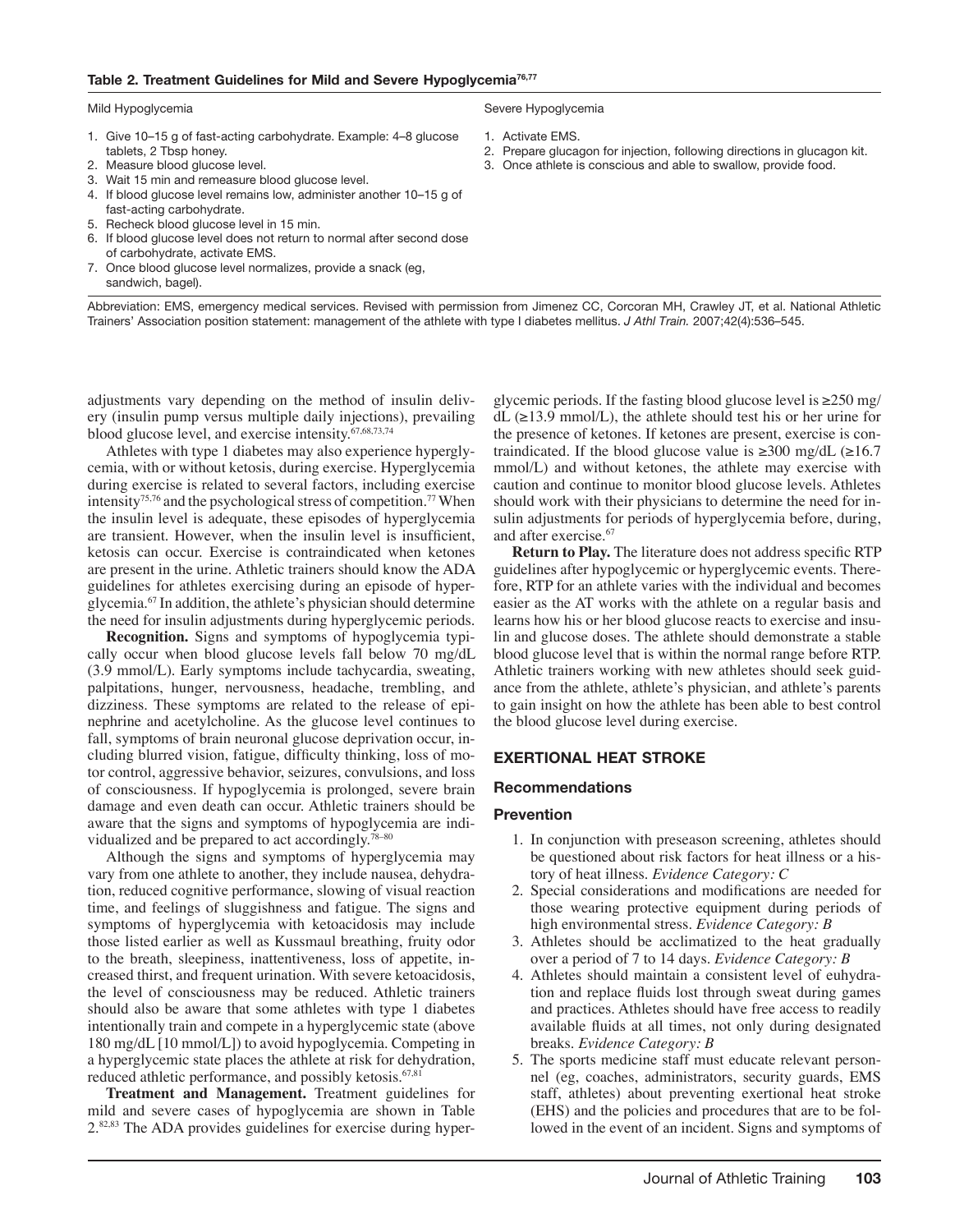a medical emergency should also be reviewed. *Evidence Category: C*

# **Recognition**

- 6. The 2 main criteria for diagnosis of EHS are (1) core body temperature of greater than 104° to 105°F (40.0° to 40.5°C) taken via a rectal thermometer soon after collapse and (2) CNS dysfunction (including disorientation, confusion, dizziness, vomiting, diarrhea, loss of balance, staggering, irritability, irrational or unusual behavior, apathy, aggressiveness, hysteria, delirium, collapse, loss of consciousness, and coma). *Evidence Category: B*
- 7. Rectal temperature and gastrointestinal temperature (if available) are the only methods proven valid for accurate temperature measurement in a patient with EHS. Inferior temperature assessment devices should not be relied on in the absence of a valid device. *Evidence Category: B*

# **Treatment**

- 8. Core body temperature must be reduced to less than 102°F (38.9°C) as soon as possible to limit morbidity and mortality. Cold-water immersion is the fastest cooling modality. If that is not available, cold-water dousing or wet ice towel rotation may be used to assist with cooling, but these methods have not been shown to be as effective as cold- water immersion. Athletes should be cooled first and then transported to a hospital unless cooling and proper medical care are unavailable onsite. *Evidence Category: B*
- 9. Current suggestions include a period of no activity, an asymptomatic state, and normal blood enzyme levels before the athlete begins a gradual return-to-activity progression under direct medical supervision. This progression should start at low intensity in a cool environment and slowly advance to high-intensity exercise in a warm environment. *Evidence Category: C*

# **Background and Literature Review**

 **Definition, Epidemiology, and Pathophysiology.** Exertional heat stroke is classified as a core body temperature of greater than 104° to 105°F (40.0° to 40.5°C) with associated CNS dysfunction.84–87 The CNS dysfunction may present as disorientation, confusion, dizziness, vomiting, diarrhea, loss of balance, staggering, irritability, irrational or unusual behavior, apathy, aggressiveness, hysteria, delirium, collapse, loss of consciousness, and coma. Other signs and symptoms that may be present are dehydration, hot and wet skin, hypotension, and hyperventilation. Most athletes with EHS will have hot, sweaty skin as opposed to the dry skin that is a manifestation of classical EHS. 84,85,88,89

Although it is usually among the top 3 causes of death in athletes, EHS may rise to the primary cause during the summer.89 The causes of EHS are multifactorial, but the ultimate result is an overwhelming of the thermoregulatory system, which causes a buildup of heat within the body.84,90–92

Prevention. Exercise intensity can increase core body temperature faster and higher than any other factor.<sup>85</sup> Poor physical condition is also related to intensity. Athletes who are less fit than their teammates must work at a higher intensity to produce the same outcome. Therefore, it is important to alter exercise intensity and rest breaks when environmental conditions are dangerous.<sup>93</sup>

As air temperature increases, thermal strain increases, but if relative humidity increases as well, the body loses its ability to use evaporation as a cooling method (the main method used during exercise in the heat). $87,94-97$  Adding heavy or extensive protective equipment also increases the potential risk, not only because of the extra weight but also as a barrier to evaporation and cooling. Therefore, extreme or new environmental conditions should be approached with caution and practices altered and events canceled as appropriate.

*Acclimatization* is a physiologic response to repeated heat exposure during exercise over the course of 10 to 14 days.  $90,98$ This response enables the body to cope better with thermal stressors and includes increases in stroke volume, sweat output, sweat rate, and evaporation of sweat and decreases in heart rate, core body temperature, skin temperature, and sweat salt losses.<sup>90</sup> Athletes should be allowed to acclimatize to the heat before stressful conditions such as full equipment, multiple practices within a day, or performance trials are implemented.<sup>91,93</sup>

Hydration can help reduce heart rate, fatigue, and core body temperature while improving performance and cognitive functioning.<sup>96–98</sup> Dehydration of as little as  $2\%$  of body weight has a negative effect on performance and thermoregulation.<sup>87</sup> Caution should be taken to ensure that athletes arrive at practice euhydrated (eg, having reestablished their weight since the last practice) and maintain or replace fluids that are lost during practice.

Assessment. The 2 main diagnostic criteria for EHS are CNS dysfunction and a core body temperature of greater than  $104^\circ$  to  $105^\circ$ F (40.0° to  $40.5^\circ$ C).<sup>99-101</sup> The only accurate measurements of core body temperature are via rectal thermometry or ingestible thermistors.<sup>102</sup> Other devices, such as oral, axillary, aural canal, and temporal artery thermometers, are inaccurate methods of assessing body temperature in an exercising person. A delay in accurate temperature assessment must also be considered during diagnosis and may explain body temperatures that are lower than expected. Lastly, in some cases of EHS, the patient has a lucid interval during which he or she is cognitively normal, followed by rapidly deteriorating symptoms.<sup>86</sup>

Due to policy and legal concerns in some settings, obtaining rectal temperature may not be feasible. Because immediate treatment is critical in EHS, it is important to not waste time by substituting an invalid method of temperature assessment. Instead, the practitioner should rely on other key diagnostic indicators (eg, CNS dysfunction, circumstances of the collapse). If EHS is suspected, cold-water immersion should be initiated at once. The evidence strongly indicates that in patients with suspected EHS, prompt determination of rectal temperature followed by aggressive, whole-body cold-water immersion maximizes the chances for survival. Practitioners in settings in which taking rectal temperature is a concern should consult with their administrators in advance. Athletic trainers, in conjunction with their supervising physicians, should clearly communicate to their administrators the dangers of skipping this important step and should obtain a definitive ruling on how to proceed in this situation.

**Treatment.** The goal for any EHS victim is to lower the body temperature to 102°F (38.9°C) or less within 30 minutes of collapse. The length of time body temperature is above the critical core temperature  $(\sim 105^{\circ}F [40.5^{\circ}C])$  dictates any morbidity and the risk of death from EHS.<sup>103</sup> Cold-water immersion is the most effective cooling modality for patients with EHS.<sup>104,105</sup> The water should be approximately  $35^{\circ}F$  (1.7 $^{\circ}C$ ) to 59°F (15.0°C) and continuously stirred to maximize cooling.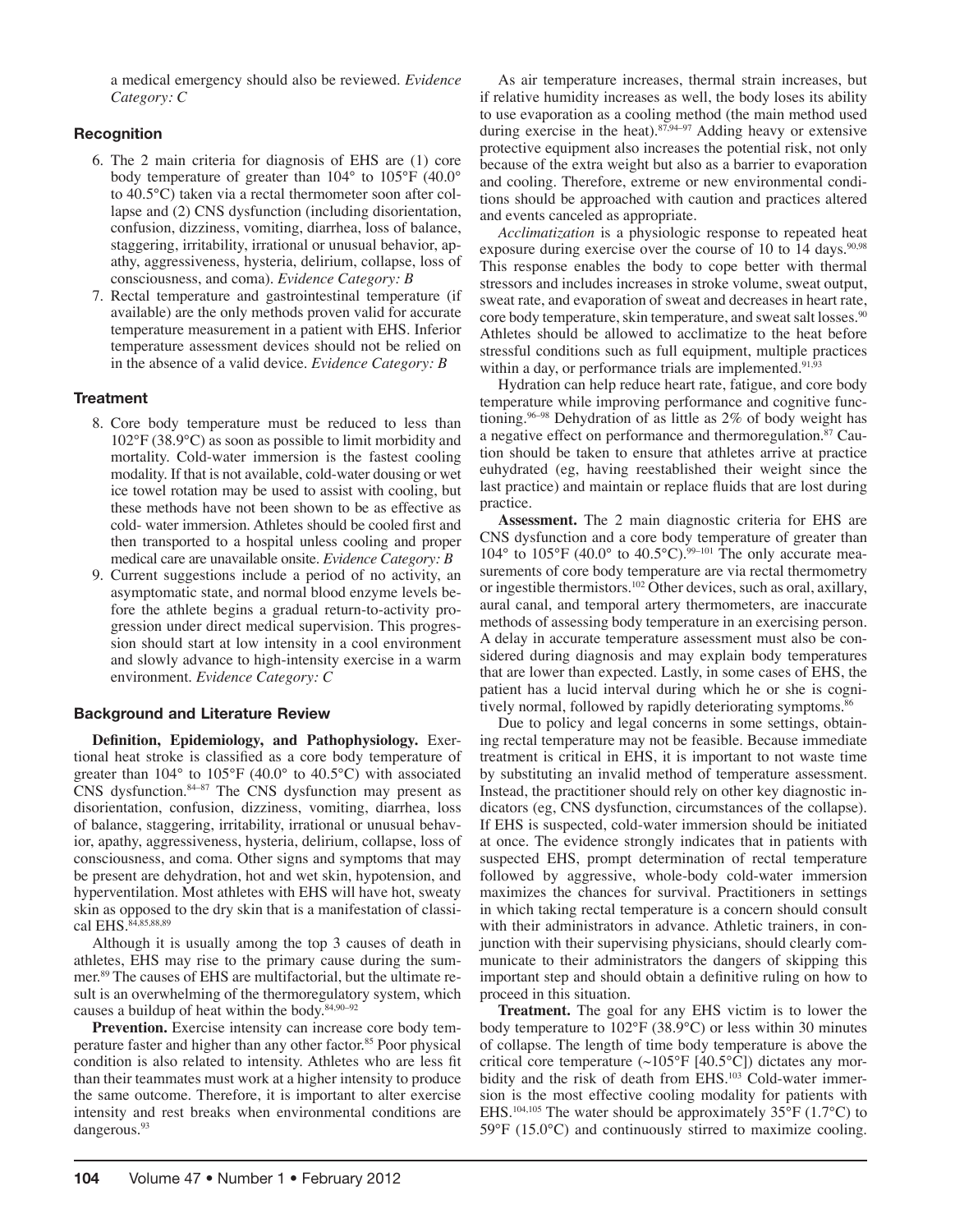The athlete should be removed when core body temperature reaches 102°F (38.9°) to prevent overcooling. If appropriate medical care is available, cooling should be completed before the athlete is transported to a hospital. Although cooling rates with cold-water immersion will vary for numerous reasons (eg, amount of body immersed, body type, temperature of water, amount of stirring), a general rule of thumb is that the cooling rate will be about 0.2°C/min (0.37°F/min) or about 1° C every 5 minutes (or 1°F every 3 minutes) when considering the entire immersion period from postcollapse to  $39^{\circ}$ C (102 $^{\circ}$ F).<sup>86,105</sup> If cold-water immersion is not available, other modalities, such as wet ice towels rotated and placed over the entire body or coldwater dousing with or without fanning, may be used but are not as effective. Policies and procedures for cooling athletes before transport to the hospital must be explicitly clear and shared with potential EMS responders, so that treatment by all medical professionals involved with a patient with EHS is coordinated.

 **Return to Play.** Structured guidelines for RTP after EHS are lacking. The main considerations are treating any associated sequelae and, if possible, identifying the cause of the EHS, so that future episodes can be prevented. Many patients with EHS are cooled effectively and sent home the same day; they may be able to resume modified activity within 1 to 3 weeks. However, when treatment is delayed, patients may experience residual complications for months or years after the event. Most guidelines suggest that the athlete be asymptomatic with normal blood work (renal and hepatic panels, electrolytes, and muscle enzyme levels) before a gradual return to activity is initiated.106 Unfortunately, no evidence-based tools are available to determine whether the body's thermoregulatory system is fully recovered. In summary, in all cases of EHS, after the athlete has completed a 7-day rest period and obtained normal blood work and physician clearance, he or she may begin a progression of physical activity, supervised by the AT, from low intensity to high intensity and increasing duration in a temperate environment, followed by the same progression in a warm to hot environment. The ability to progress depends largely on the treatment provided, and in some rare cases full recovery may not be possible. If the athlete experiences any side effects or negative symptoms with training, the progression should be slowed or delayed.

# **EXERTIONAL HYPONATREMIA**

## **Recommendations**

#### **Prevention**

- 1. Each physically active person should establish an individualized hydration protocol based on personal sweat rate, sport dynamics (eg, rest breaks, fluid access), environmental factors, acclimatization state, exercise duration, exercise intensity, and individual preferences. *Evidence Category: B*
- 2. Athletes should consume adequate dietary sodium at meals when physical activity occurs in hot environments. *Evidence Category: B*
- 3. Postexercise rehydration should aim to correct fluid loss accumulated during activity. *Evidence Category: B*
- 4. Body weight changes, urine color, and thirst offer cues to the need for rehydration. *Evidence Category: A*
- 5. Most cases of exertional hyponatremia (EH) occur in endurance athletes who ingest an excessive amount

of hypotonic fluid. Athletes should be educated about proper fluid and sodium replacement during exercise. *Evidence Category: C*

# **Recognition**

- 6. Athletic trainers should recognize EH signs and symptoms during or after exercise, including overdrinking, nausea, vomiting, dizziness, muscular twitching, peripheral tingling or swelling, headache, disorientation, altered mental status, physical exhaustion, pulmonary edema, seizures, and cerebral edema. *Evidence Category: B*
- 7. In severe cases, EH encephalopathy can occur and the athlete may present with confusion, altered CNS function, seizures, and a decreased level of consciousness. *Evidence Category: B*
- 8. The AT should include EH in differential diagnoses until confirmed otherwise. *Evidence Category: C*

# **Treatment and Management**

- 9. If an athlete's mental status deteriorates or if he or she initially presents with severe symptoms of EH, IV hypertonic saline (3% to 5%) is indicated. *Evidence Category: B*
- 10. Athletes with mild symptoms, normal total body water volume, and a mildly altered blood sodium level (130 to 135 mEq/L; normal is 135 to 145 mEq/L) should restrict fluids and consume salty foods or a small volume of oral hypertonic solution (eg, 3 to 5 bouillon cubes dissolved in 240 mL of hot water). *Evidence Category: C*
- 11. The athlete with severe EH should be transported to an advanced medical facility during or after treatment. *Evidence Category: B*
- 12. Return to activity should be guided by a plan to avoid future EH episodes, specifically an individualized hydration plan, as described earlier. *Evidence Category: C*

## **Background and Literature Review**

 **Definition, Epidemiology, and Pathophysiology.** Exertional hyponatremia is a rare condition defined as a serum sodium concentration less than  $130 \text{ mEq/L}$ .<sup>107</sup> Although no incidence data are available from organized athletics, the condition is seen in fewer than 1% of military athletes<sup>108</sup> and up to 30% of distance athletes.<sup>107,109</sup> Signs and symptoms of EH include overdrinking, nausea, vomiting, dizziness, muscular twitching, peripheral tingling or swelling, headache, disorientation, altered mental status, physical exhaustion, pulmonary edema, seizures, and cerebral edema. If not treated properly and promptly, EH is potentially fatal because of the encephalopathy. Low serum sodium levels are identified more often in females than in males and during activity that exceeds 4 hours in duration.<sup>107,110</sup> Two common, often additive scenarios occur when an athlete ingests hypotonic beverages well beyond sweat losses (ie, water intoxication) or an athlete's sweat sodium losses are not adequately replaced.111–114 Water intoxication causes low serum sodium levels because of a combination of excessive fluid intake and inappropriate body water retention. Insufficient sodium replacement causes low serum sodium levels when high sweat sodium content leads to decreased serum sodium levels (which may occur over 3 to 5 days). In both scenarios, EH causes intracellular swelling due to hypotonic intravascular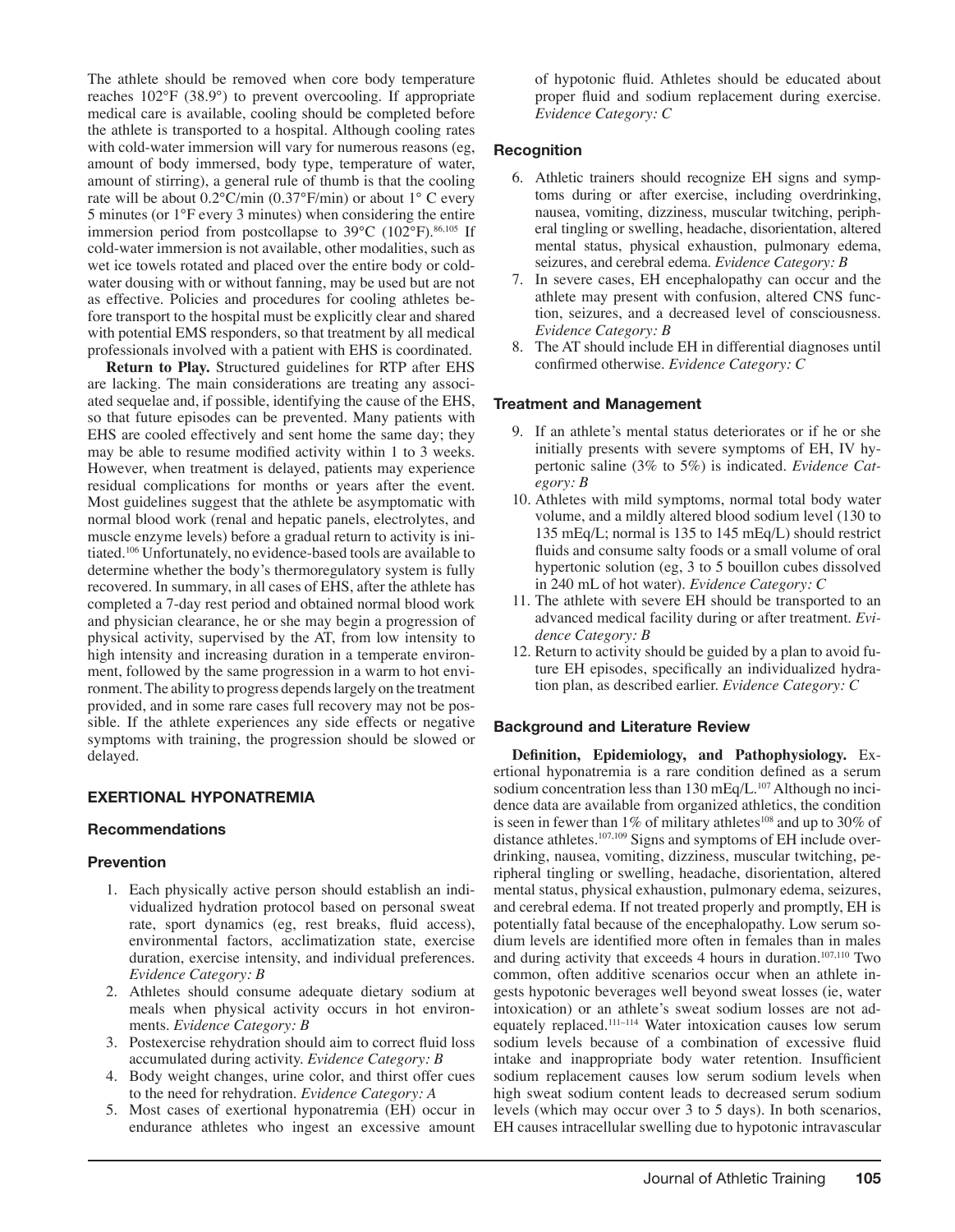and extracellular fluids. This, in turn, leads to potentially fatal neurologic and physiologic dysfunction. When physically active people match fluid and sodium losses, via sweat and urine, with overall intake, EH is prevented.<sup>94,115</sup> Successful treatment of EH involves rapid sodium replacement in sufficient concentrations via foods containing high levels of sodium (minor cases) or hypertonic saline IV infusion (for moderate or severe cases).

Prevention. Exertional hyponatremia is most effectively prevented when individualized hydration protocols are used for the physically active, including hydration before, during, and after exercise.<sup>94,115</sup> This strategy should take into account sweat rate, sport dynamics (eg, rest breaks, fluid access), environmental factors, acclimatization state, exercise duration, exercise intensity, and individual preferences. The strategy should guide hydration before, during, and after activity to approximate sweat losses but ensure that fluids are not consumed in excess. This goal can be achieved by calculating individual sweat rates (sweat rate=pre-exercise body weight –postexercise body weight+fluid intake+urine volume/exercise time, in hours) for a representative range of environmental conditions and exercise intensities. Suggestions for expediting this procedure can be found in the NATA position statement on fluid replacement.<sup>94</sup> Sweat rate calculation is the most fundamental consideration when establishing a rehydration protocol. Average sweat rates from the scientific literature or other athletes vary from 0.5 L/h to more than 2.5 L/h.<sup>115</sup>

Dietary sodium is important for normal body maintenance of fluid balance and can help prevent muscle cramping, heat exhaustion, and EH.<sup>91</sup> The AT should encourage adequate dietary sodium intake, especially when athletes are training in a hot environment and as a part of daily meals.<sup>116</sup> Sport drinks generally contain low levels of sodium relative to blood and do little to attenuate decreases in whole-body sodium levels. Instead, athletes should consume foods that are high in sodium (eg, canned soups, pretzels) during meals before and after exercise. Including sodium in fluid-replacement beverages should be considered under the following conditions: inadequate access to meals, physical activity exceeding 2 hours in duration, and during the initial days to weeks of hot weather.<sup>94,115</sup> Under these conditions, adding salt in amounts of 0.3 to 0.7 g/L can offset salt losses in sweat and minimize medical events associated with electrolyte imbalances.

Postexercise hydration should aim to correct the fluid loss accumulated during activity.<sup>94,115</sup> Ideally completed within 2 hours, rehydration fluids should contain water, carbohydrates to replenish glycogen stores, and electrolytes to speed rehydration. When rehydration must be rapid (within 2 hours), the athlete should compensate for obligatory urine losses incurred during the rehydration process and drink about 25% more than sweat losses to ensure optimal hydration 4 to 6 hours after the event.<sup>117</sup> However, athletes should not drink enough to gain weight beyond pre-exercise measurements.<sup>94,115,116</sup>

Body weight changes, urine color, and thirst offer cues to the need for rehydration.<sup>118</sup> When preparing for an event, an athlete should know his or her sweat rate and pre-exercise hydration status and develop a rehydration plan (discussed in detail in the recommendations).  $94,115$  If the athlete's specific needs are unknown, the athlete should not drink beyond thirst.

**Recognition.** The AT should recognize and the physically active should be educated on EH signs and symptoms during exercise.<sup>113,114,116</sup> After an exercise bout or competition, symptoms of EH may appear immediately or gradually progress

over several hours. The most efficient method of diagnosing EH onsite is the use of a handheld analyzer, which can identify the serum sodium concentration within minutes.<sup>113,114</sup> Athletic trainers should work with physicians and EMS to maximize access to these analyzers when EH is likely.

A collapsed, semiconscious, or unconscious athlete should be evaluated for all potential causes of sudden death in sport. The key to the differential diagnosis of EH is serum sodium assessment, which should be conducted when EH is suspected.<sup>113,114</sup> If a portable serum sodium analyzer is not available, it is then necessary to rule out other conditions that may warrant onsite treatment (eg, EHS) before emergency transport. $91$ 

**Treatment.** If the athlete's mental status deteriorates or if he or she initially presents with severe symptoms, IV hypertonic saline (3% to 5%) is indicated.<sup>91,113,114</sup> Intravenous hypertonic saline rapidly corrects the symptoms of EH and decreases intracellular fluid volume. Serial measures of blood sodium should be obtained throughout treatment (after every 100 mL of IV fluid). To avoid complications, hypertonic saline administration should be discontinued when the serum sodium concentration reaches 128 to 130 mEq/L.<sup>114</sup> Normal saline (0.9% NaCl) IV fluids should not be provided to patients without prior serum sodium assessment.<sup>113,114</sup> Ideally, the ATs have discussed with EMS in the off-season the importance of having a portable sodium analyzer available and being ready to administer hypertonic saline during transport.

Athletes with mild symptoms, normal total body water volume, and a mildly altered blood sodium concentration (130 to 135 mEq/L) should restrict fluids and consume salty foods or a small volume of oral hypertonic solution (eg, 3 to 5 bouillon cubes dissolved in 240 mL of hot water). This can be continued until diuresis and correction of the blood sodium concentration occur; such management may take hours to complete, but it is successful in stable patients.<sup>114</sup>

The patient with severe EH should be transported to an advanced medical facility during or after treatment. Once the patient arrives at the emergency department, a plasma osmolality assessment is performed to identify hypovolemia or hypervolemia. Patients with persistent hypovolemia despite normal serum sodium values should receive 0.9% NaCl IV until euvolemia is reached. The progress of symptoms and blood sodium levels determines the follow-up care.<sup>119</sup>

 **Return to Play.** When EH is treated appropriately with IV hypertonic saline, chronic morbidity is rare. Literature documenting the expected time course of recovery after EH is lacking, but recovery seems to depend on the severity and duration of brain swelling. Rapid recognition and prompt treatment reduce the risk of CNS damage.<sup>120</sup>

Return to activity should be guided by a plan to avoid future EH episodes, specifically an individualized hydration plan (documented earlier).  $94,115$  This plan should also be based on the history and factors that contributed to the initial EH episode.

# **EXERTIONAL SICKLING**

#### **Recommendations**

# **Prevention**

1. The AT should educate coaches, athletes, and, as warranted, parents about complications of exertion in the athlete with sickle cell trait (SCT). *Evidence Category: C*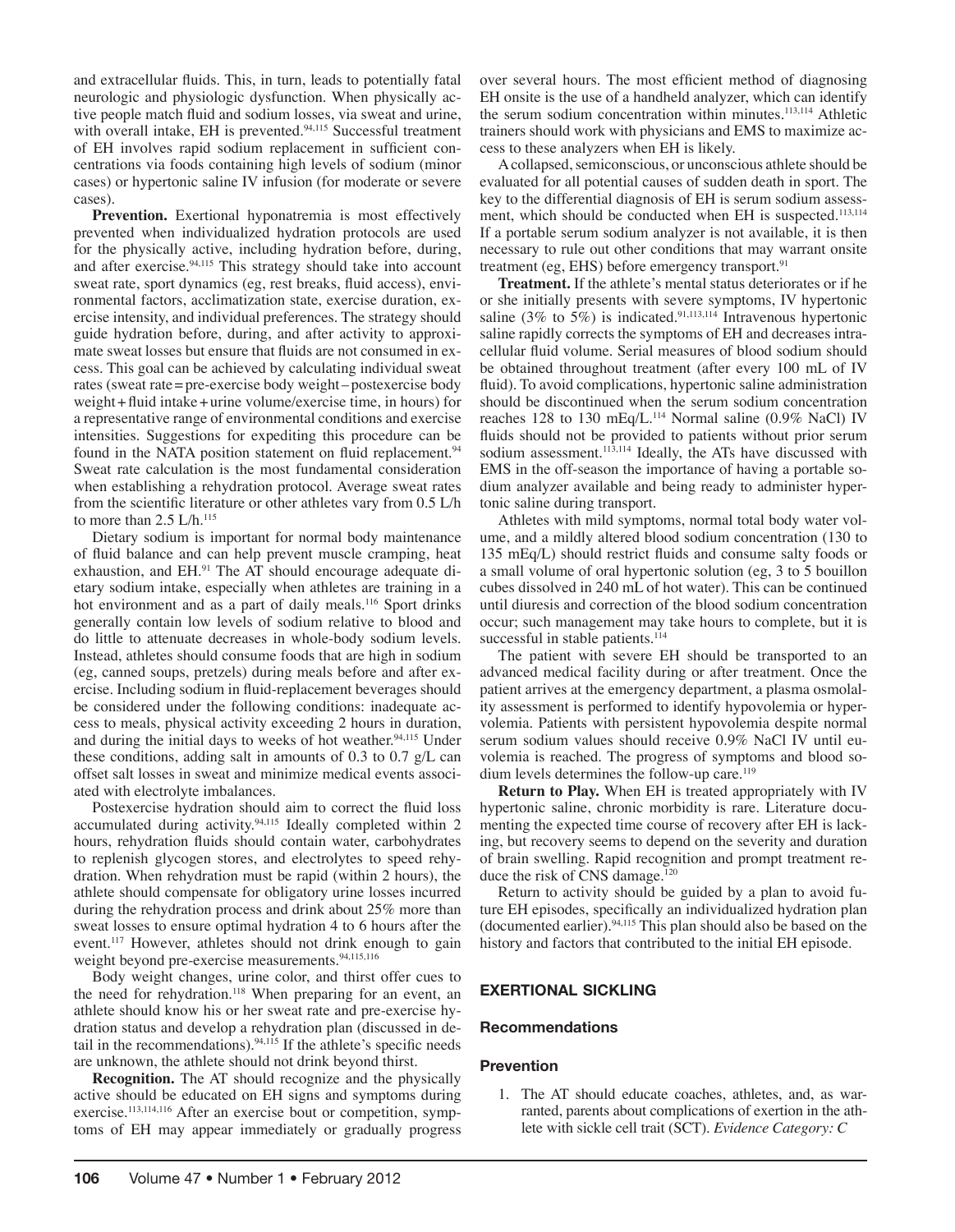- 2. Targeted education and tailored precautions may provide a margin of safety for the athlete with SCT. *Evidence Category: C*
- 3. Athletes with known SCT should be allowed longer periods of rest and recovery between conditioning repetitions, be excluded from participation in performance tests such as mile runs and serial sprints, adjust workrest cycles in the presence of environmental heat stress, emphasize hydration, control asthma (if present), not work out if feeling ill, and have supplemental oxygen available for training or competition when new to a high-altitude environment. *Evidence Category: B*

# **Recognition**

- 4. Screening for SCT, by self-report, is a standard component of the preparticipation physical evaluation (PPE) monograph. Testing for SCT, when included in the PPE or conducted previously, confirms SCT status. *Evidence Category: A*
- 5. The AT should know the signs and symptoms of exertional sickling, which include muscle cramping, pain, swelling, weakness, and tenderness; inability to catch one's breath; and fatigue, and be able to differentiate exertional sickling from other causes of collapse. *Evidence Category: C*
- 6. The AT should understand the usual settings for and patterns of exertional sickling. *Evidence Category: C*

## **Treatment**

- 7. Signs and symptoms of exertional sickling warrant immediate withdrawal from activity. *Evidence Category: C*
- 8. High-flow oxygen at 15 L/min with a nonrebreather face mask should be administered. *Evidence Category: C*
- 9. The AT should monitor vital signs and activate the EAP if vital signs decline. *Evidence Category: C*
- 10. Sickling collapse should be treated as a medical emergency. *Evidence Category: C*
- 11. The AT has a duty to make sure the athlete's treating physicians are aware of the presence of SCT and prepared to treat the metabolic complications of explosive rhabdomyolysis. *Evidence Category: B*

## **Background and Literature Review**

**Prevention.** No contraindications to participation in sport exist for the athlete with SCT.<sup>121–123</sup> Recognition of the athlete's positive SCT status must be followed with targeted education and tailored precautions because deaths have been tied to lapses in education and inadequate precautions.<sup>124</sup> The athlete with SCT should be informed that SCT is consistent with a normal, healthy life span, although associated complications may occur. Education should include genetic considerations with respect to family planning and questioning about any past medical history of sickling events. Athletes and staff should be educated about the signs, symptoms, and settings of exertional sickling and precautions for the athlete with SCT.<sup>123</sup>

The premise behind the suggested precautions is that exertional sickling can be brought about through intense, sustained activity with modifiers that increase the intensity.125 One precaution that can mitigate exertional sickling is a slow, paced

training progression that allows longer periods of rest and recovery between repetitions.123,125 Strength and conditioning programs may increase preparedness but must be sport specific. Athletes with SCT should be excluded from participation in performance tests, such as mile runs and serial sprints, because several deaths have occurred in this setting.<sup>124</sup> Cessation of activity with the onset of symptoms is essential to avoid escalating a sickling episode (eg, muscle cramping, pain, swelling, weakness, and tenderness; inability to catch one's breath; fatigue).123,125 In general, when athletes with SCT set their own pace, they seem to do well.<sup>123,125</sup> Therefore, athletes with SCT who perform repetitive high-speed sprints, distance runs, or interval training that induces high levels of lactic acid as a component of a sport-specific training regimen should be allowed extended recovery between repetitions because this type of conditioning poses special risks to them.<sup>123,125</sup>

Factors such as ambient heat stress, dehydration, asthma, illness, and altitude predispose the athlete with SCT to a crisis during physical exertion, even when exercise is not all-out.<sup>123,125</sup> Extra precautions are warranted in these conditions. These precautions may include the following:

- Work-rest cycles should be adjusted for environmental heat stress.
- Hydration should be emphasized.
- Asthma should be controlled.
- The athlete with SCT who is ill should not work out.
- The athlete with SCT who is new to a high-altitude environment should be watched closely. Training should be modified and supplemental oxygen should be available for competitions.

One last precaution is to create an environment that encourages athletes with SCT to immediately report any signs or symptoms such as leg or low back cramping, difficulty breathing, or fatigue. Such signs and symptoms in an athlete with SCT should be assumed to represent sickling.<sup>123</sup>

**Recognition.** The PPE monograph<sup>14</sup> recommends screening for SCT with the question, "Do you or [does] someone in your family have SCT or disease?" Small numbers of affected athletes limit the collection of sufficient evidence to support testing for SCT in the PPE. However, because PPE medical history form answers are highly suspect<sup>126</sup> and deaths can be tied to a lack of awareness about SCT, the argument for testing to confirm trait status remains strong. The National Collegiate Athletic Association currently mandates testing for SCT. Irrespective of testing, the AT should educate staff, coaches, and athletes on the potentially lethal nature of this condition.123 Education and precautions work best when targeted at the athletes most at risk. Incidence rates of SCT are approximately 8% in African Americans, 0.5% in Hispanics, and 0.2% in whites (but more common in those from the Mediterranean, the Middle East, and India).<sup>127</sup>

Not all athletes who experience sickling present the same way. The primary limiting symptoms are leg or low back cramps or spasms, weakness, debilitating low back pain,<sup>128</sup> difficulty recovering ("I can't catch my breath"), and fatigue. Sickling often lacks a prodrome, so these symptoms in an athlete with SCT should be treated as exertional sickling.<sup>123</sup>

Sickling collapse has been mistaken for cardiac collapse or heat illness.<sup>129</sup> However, unlike sickling collapse, cardiac collapse tends to be instantaneous, is not associated with cramping, and results in the athlete hitting the ground without any protective reflex mechanism and being unable to talk. Also unlike sickling collapse, heat illness collapse often occurs after a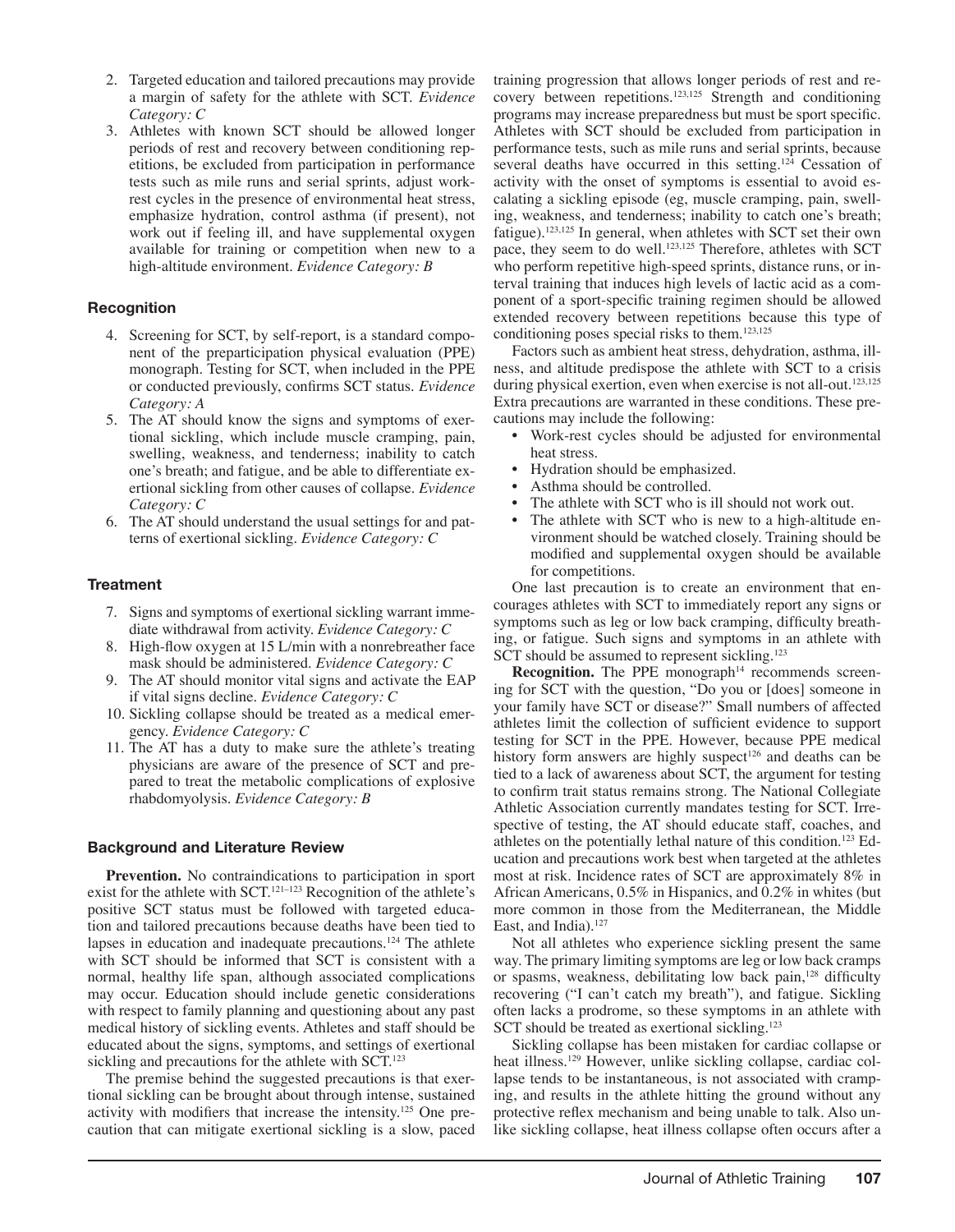moderate but still intense bout of exercise, usually more than 30 minutes in duration. In addition, the athlete will have a core body temperature >104°F (40.0°C). Alternatively, sickling collapse typically occurs within the first half hour on the field, and core temperature is not greatly elevated.<sup>129,130</sup>

Sickling is often confused with heat cramping but may be differentiated by the following:

- Heat cramping often has a prodrome of muscle twinges; sickling has none.
- Heat-cramping pain is more excruciating and can be pinpointed, whereas sickling cramping is more generalized but still strong.
- Those with heat cramps hobble to a halt with "locked-up" muscles, whereas sickling athletes slump to the ground with weak muscles. Many times, sickling athletes push through several instances of collapse before being unable to continue.
- Those with heat cramps writhe and yell in pain; their muscles are visibly contracted and rock hard. Those who are sickling lie fairly still, not yelling in pain, with muscles that look and feel normal to the observer.

Certain factors are common in severe or fatal exertional sickling collapses. These cases tend to be similar in setting and syndrome and are characterized by the following:

- Sickling athletes may be on the field only briefly before collapsing, sprinting only 800 to 1600 meters, often early in the season.
- Sickling can occur during repetitive running of hills or stadium steps, during intense, sustained strength training; if the tempo increases toward the end of intense 1-hour drills; and at the end of practice when athletes run "gassers." Sickling occurs rarely in competition, most often in athletes previously exhibiting symptoms in training for sport.<sup>123</sup>

Severe to fatal sickling cases are not limited to football players. Sickling collapse has occurred in distance racers and has killed or nearly killed several collegiate and high school basketball players (including 2 women) in training, typically during "suicide sprints" on the court, laps on a track, or a long training run.<sup>123</sup>

The harder and faster athletes with SCT work, the earlier and greater the sickling. Sickling can begin after only 2 to 3 minutes of sprinting—or any all-out exertion—and can quickly increase to grave levels if the athlete struggles on or is urged on by the coach.<sup>124</sup>

Athletes react in different ways. Some stoic athletes simply stop and say, "I can't go on." When the athlete rests, sickle red cells regain oxygen in the lungs; most sickle cells then revert to normal shape, and the athlete soon feels good again and ready to continue. This self-limiting feature surely saves lives.

**Treatment.** Complaints or evidence of exertional sickling signs and symptoms in a working athlete with SCT should be assumed to represent the onset of sickling and first managed by cessation of activity. A sickling collapse is treated as a medical emergency. Immediate action can save lives<sup>123</sup>:

- 1. Check vital signs.
- 2. Administer high-flow oxygen, 15 L/min (if available), with a nonrebreather face mask.
- 3. Cool the athlete if necessary.
- 4. If the athlete is obtunded or if vital signs decline, call 911, attach an AED, and quickly transport the athlete to the hospital.125,129 Appropriate medical personnel should start an IV.
- 5. The AT should inform treating physicians of the athlete's trait status so that they are prepared to treat explosive rhabdomyolysis and associated metabolic complications.124,125,129,131,132
- 6. Proactively prepare by having an EAP and appropriate emergency equipment available.

 **Return to Play.** After nonfatal sickling, the athlete may return to sport the same day or be disqualified from further participation. Athletes whose conditions are identified quickly and managed appropriately may return the same day as symptoms subside. Others have self-limiting myalgia from myonecrosis in moderate rhabdomyolysis and may need 1 to 2 weeks of recovery with serial assessments.<sup>122</sup> Patients with severe rhabdomyolysis necessitating dialysis and months of hospitalization<sup>133</sup> may not RTP due to diminished renal function, muscle lost to myonecrosis, or neuropathy from compartment syndrome.<sup>121</sup> As with any RTP after a potential deadly incident, it is imperative that the physician, AT, coach, and athlete work in concert to ensure the athlete's safety and minimize risk factors that may have caused the initial incident.

# **HEAD-DOWN CONTACT IN FOOTBALL**

# **Recommendations**

# **Prevention**

- 1. Axial loading is the primary mechanism for catastrophic cervical spine injury. *Head-down contact,* defined as initiating contact with the top or crown of the helmet, is the only technique that results in axial loading. *Evidence Category: A*
- 2. *Spearing* is the intentional use of a head-down contact technique. Unintentional head-down contact is the inadvertent dropping of the head just before contact. Both head-down techniques are dangerous and may result in axial loading of the cervical spine and catastrophic injury. *Evidence Category: A*
- 3. Football helmets and other standard football equipment do not cause or prevent axial-loading injuries of the cervical spine. *Evidence Category: A*
- 4. Injuries that occur as a result of head-down contact are technique related and are preventable to the extent that head-down contact is preventable. *Evidence Category: C*
- 5. Making contact with the shoulder or chest while keeping the head up greatly reduces the risk of serious head and neck injury. With the head up, the player can see when and how impact is about to occur and can prepare the neck musculature. Even if head-first contact is inadvertent, the force is absorbed by the neck musculature, the intervertebral discs, and the cervical facet joints. This is the safest contact technique. *Evidence Category: C*
- 6. The game can be played as aggressively with the head up and with shoulder contact but with much less risk of serious injury (Figure 2). However, the technique must be learned, and to be learned, it must be practiced extensively. Athletes who continue to drop their heads just before contact need additional coaching and practice time. *Evidence Category: C*
- 7. Initiating contact with the face mask is a rule violation and must not be taught. If the athlete uses poor technique by lowering his head, he places himself in the head-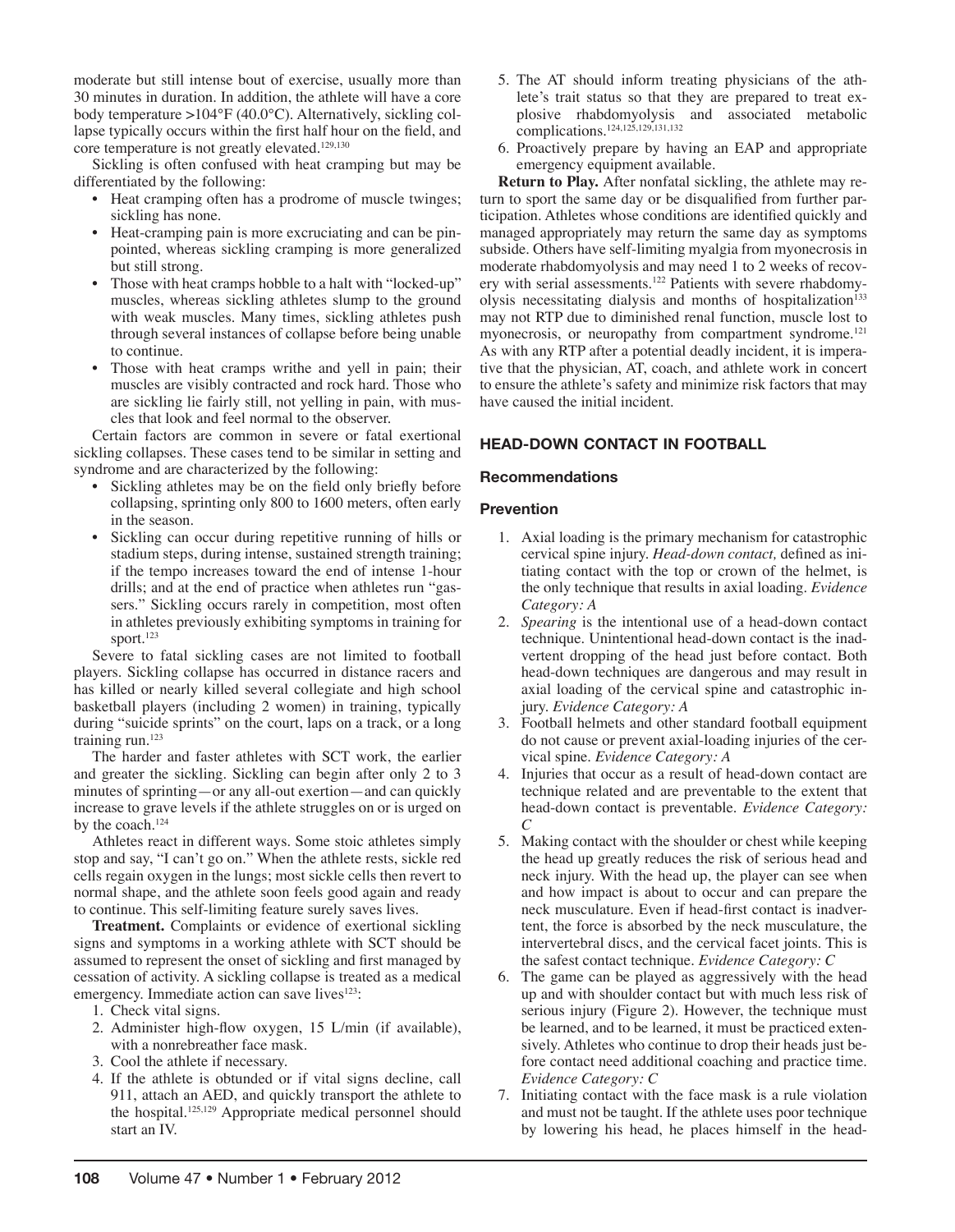

**Figure 2. Initiating contact with the shoulder while keeping the head up reduces the risk of head and neck injuries.**

down position and at risk of serious injury. *Evidence Category: C*

8. The athlete should know, understand, and appreciate the risk of head-down contact, regardless of intent. Formal team education sessions (conducted by the AT, team physician, or both with the support of the coaching staff) should be held at least twice per season. One session should be conducted before contact begins and the other at the midpoint of the season. Recommended topics are mechanisms of head and neck injuries, related rules and penalties, the incidence of catastrophic injury, the severity of and prognosis for these injuries, and the safest contact positions. The use of videos such as *Heads Up: Reducing the Risk of Head and Neck Injuries in Football*134 and *Tackle Progression*<sup>135</sup> should be mandatory. Parents of high school athletes should be given the opportunity to view these videos. *Evidence Category: C*

# **Recognition**

- 9. Attempts to determine a player's intent regarding intentional or unintentional head-down contact are subjective. Therefore, coaching, officiating, and playing techniques must focus on decreasing all head-down contact, regardless of intent. *Evidence Category: C*
- 10. Officials should enforce existing helmet contact rules to further reduce the incidence of head-down contact. A clear discrepancy has existed between the incidence of head-down or head-first contact and the level of enforcement of the helmet contact penalties. Stricter officiating

would bring more awareness to coaches and players about the effects of head-down contact. *Evidence Category: B*

## **Background and Literature Review**

 **Definition and Pathophysiology.** Sudden death from a cervical spine injury is most likely to occur in football from a fracture-dislocation above C4. Axial loading is accepted as the primary cause of cervical spine fractures and dislocations in football players.136,137 Axial loading occurs secondary to headdown contact, whether intentional or unintentional, when the cervical vertebrae are aligned in a straight column. Essentially, the head is stopped at contact, the trunk keeps moving, and the spine is crushed between the two. When maximum vertical compression is reached, the cervical spine fails,<sup>138</sup> resulting in damage to the spinal cord.

Although the football helmet has been successful in reducing the number of catastrophic brain injuries, it is neither the cause nor the solution for cervical spine fractures, primarily because with head-first impact, the head, neck, and torso decelerate nonuniformly. Even after the head is stopped, the body continues to accelerate, and no current football helmet can effectively manage the force placed on the cervical spine by the trunk.<sup>139–141</sup> As identified in the 1970s, contact technique remains the critical factor in preventing axial loading.

**Prevention.** Initiating contact with the shoulder while keeping the head up is the safest contact position.<sup>142-148</sup> With the head up, the athlete can see when and how impact is about to occur and can prepare the neck musculature accordingly. This guideline applies to all position players, including ball carriers. The game can be played just as aggressively with this technique but with much less risk of serious head or neck injury. Tacklers can still deliver a big hit, and ball carriers can still break tackles.<sup>149</sup>

A top priority for prevention is player education. Athletes have to know, understand, and appreciate the risks of headfirst contact in football.150,151 The videos *Heads Up: Reducing the Risk of Head and Neck Injuries in Football*134 and *Tackle Progression*<sup>135</sup> are excellent educational tools. Parents of high school players should also be given the opportunity to view these videos. Coaches have a responsibility to spend adequate time teaching and practicing correct contact techniques with all position players. The goal should be not merely to discourage head-down contact but to eliminate it from the game.<sup>139</sup>

**Recognition.** Coaches have stated that although they have taught players to tackle correctly, the players still tended to lower their heads just before contact.<sup>143,144</sup> It seems that players have learned to approach contact with their head up, but they need to maintain this position during contact.146,149 Instinctively, players protect their eyes and face from injury by lowering their heads at impact.<sup>144,146,149</sup> Therefore, coaches must allocate enough practice time to overcome this instinct. Players who drop their heads at the last instant are demonstrating that they need additional practice time with correct contact techniques in game-like situations. In addition to teaching correct contact in the beginning of the season, coaches should reinforce the technique regularly throughout the season.<sup>144</sup>

The increase in catastrophic cervical spine injuries in the early 1970s was attributed to coaches teaching players to initiate contact with their face masks.136,150 Players did not execute maneuvers as they were taught, often unintentionally, and they lowered their heads just before impact, resulting in increased exposure to axial loading and cervical spine fractures. The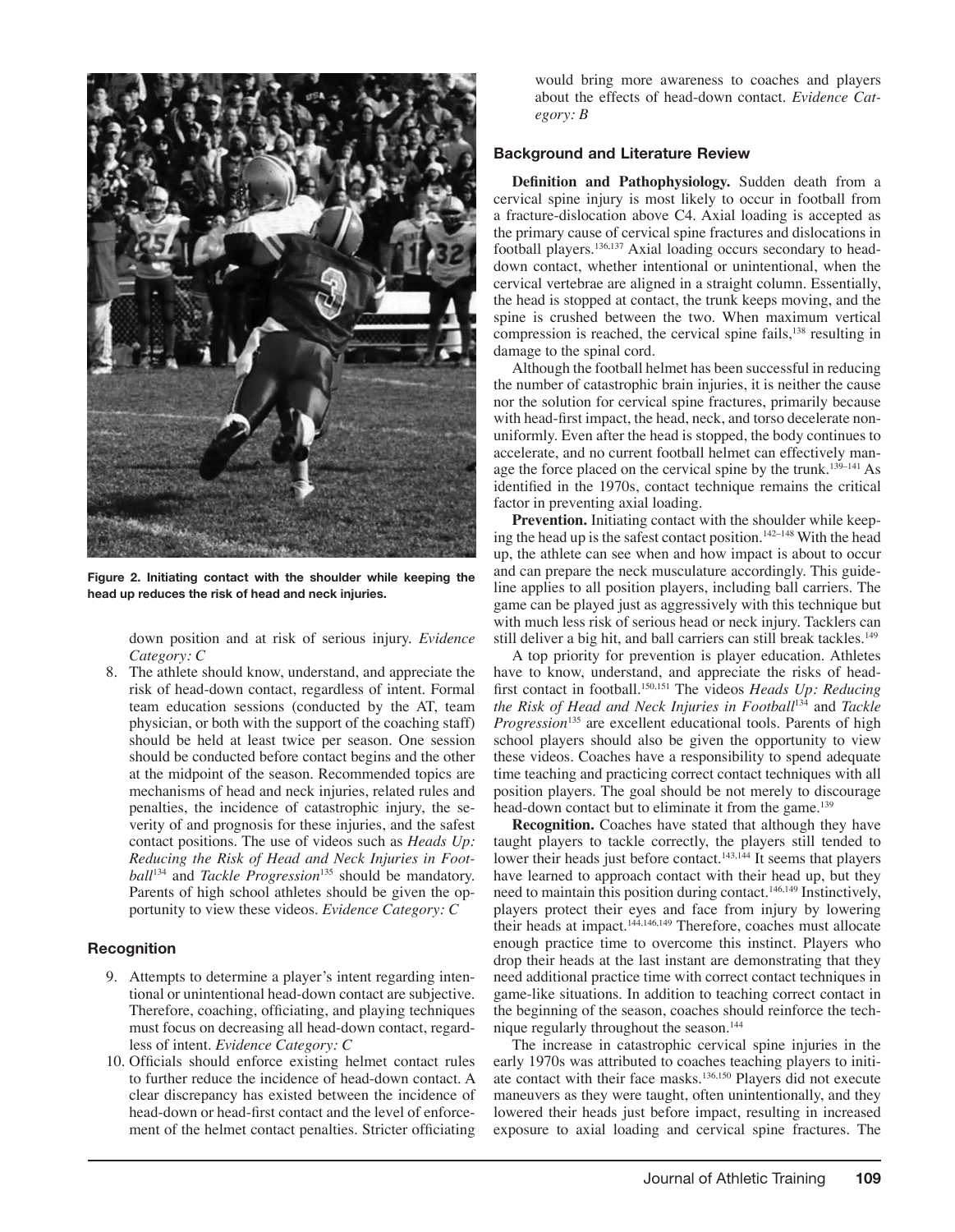teaching of face-first contact remains a rule violation at the high school level and is a concern at all levels of football.

Adequate enforcement of the helmet contact rules will further reduce the risk of catastrophic injuries.<sup>142–144,152–154</sup> Both the National Collegiate Athletic Association and the National Federation of State High School Associations have changed their helmet contact penalties multiple times in the past 5 years<sup>155</sup> to resolve the dilemma for officials trying to distinguish between intentional and unintentional helmet contact. The current rules for both organizations are now more complete and concise.

A discrepancy has existed between enforcement of the helmet contact penalties and the incidence of head-down contact. Contact with the top of the helmet has been observed in 40% of plays146 and 18% of helmet collisions in 2007.156 In contrast, NCAA Division I officials called 1 helmet contact penalty in every 75 games in 2007.157 If illegal helmet contact is not penalized, the message is that the technique is acceptable.158 Therefore, football officials must continue to improve the enforcement of these penalties.

# **LIGHTNING SAFETY**

## **Recommendations**

## **Prevention**

- 1. The most effective means of preventing lightning injury is to reduce the risk of casualties by remaining indoors during lightning activity. When thunder is heard or lightning seen, people should vacate to a previously identified safe location.159–161 *Evidence Category: A*
- 2. Establish an EAP or policy specific to lightning safety.161,162 *Evidence Category: C*
- 3. No place outdoors is completely safe from lightning, so alternative safe structures must be identified. Sites that are called "shelters" typically have at least one open side and therefore do not provide sufficient protection from lightning injury. These sites include dugouts; picnic, golf, or rain shelters; tents; and storage sheds.<sup>160,163,164</sup> Safe places to be while lightning occurs are structures with 4 substantial walls, a solid roof, plumbing, and electric wiring—structures in which people live or work.<sup>160,164</sup> *Evidence Category: B*
- 4. Buses or cars that are fully enclosed and have windows that are completely rolled up and metal roofs can also be safe places during a lightning storm.<sup>165</sup> *Evidence Category: B*
- 5. People should remain entirely inside a safe building or vehicle until at least 30 minutes have passed since the last lightning strike or the last sound of thunder.<sup>166,167</sup> *Evidence Category: A*
- 6. People injured by lightning strikes while indoors were touching electric devices or using a landline telephone or plumbing (eg, showering). Garages with open doors and rooms with open windows do not protect from the effects of lightning strikes.159,161,168–170 *Evidence Category: B*

# **Treatment and Management**

7. Victims are safe to touch and treat, but first responders must ensure their own safety by being certain the area is safe from imminent lightning strikes.171,172 *Evidence Category: A*

- 8. Triage first lightning victims who appear to be dead. Most deaths are due to cardiac arrest.<sup>171,173,174</sup> Although those who sustain a cardiac arrest may not survive due to subsequent apnea, aggressive CPR and defibrillation (if indicated) may resuscitate these patients. *Evidence Category: A*
- 9. Apply an AED and perform CPR as warranted.174 *Evidence Category: A*
- 10. Treat for concussive injuries, fractures, dislocations, and shock.14,164 *Evidence Category: A*

#### **Background and Literature Review**

**Definition.** Lightning is a natural phenomenon that most people observe within their lifetimes. One of the most dangerous natural hazards encountered, it causes more than 60 fatalities and hundreds of injuries annually in the United States.<sup>169,175</sup> Lightning occurs with greater frequency in the southeastern United States, the Mississippi and Ohio river valleys, the Rocky Mountains, and the Southwest,<sup>175</sup> but no location is truly safe from the hazard of lightning. Lightning is most prevalent from May through September, with most fatalities and trauma reported in July.<sup>169,175,176</sup> Most deaths and injuries are recorded between 10:00 am and 7:00 pm, when many people are engaged in outdoor activities.<sup>159,169,177</sup>

Lightning can occur from cloud to cloud or cloud to ground. Injuries and deaths are often attributed to cloud-to-ground lightning, but compared with cloud-to-cloud lightning, it occurs only 30% of the time. Negatively charged ionized gas builds up in clouds and seeks objects on the earth (eg, people, houses, trees) that have positively charged regions. When the 2 channels meet, lightning is produced, and an audible repercussion is created; we know this as thunder.<sup>170,178</sup> The lightning channel has an average peak current of 20000 A and is 5 times hotter than the surface of the sun.170,178

**Prevention.** Prevention of lightning injury is simple: Avoid the risk of trauma by staying completely indoors in a substantial building where people live and work.160,162 A proactive lightning-specific safety policy is paramount to preventing lightning-specific injury. The policy should identify a weather watcher whose job is to look for deteriorating conditions. The weather watcher must have the unchallengeable authority to clear a venue when conditions are unsafe.161 In addition to onsite observations for deteriorating conditions, use of federal weather monitoring Web sites is encouraged. Safe buildings must be identified before outdoor activity begins.161,162,179 The lightning safety plan must allow sufficient time to safely move people to the identified building, and this time frame should be adjusted according to the number of people being moved. For example, moving a soccer team to safety takes less time than moving a football team. It is also critical to remain wholly within the safe building for at least 30 minutes after the last sighting of lightning and sound of thunder.<sup>166,168</sup>

Treatment. People who have been struck by lightning are safe to touch and treat and do not carry an electric charge. However, rescuers themselves are vulnerable to a lightning strike while treating victims during active thunderstorms. Treatment of lightning strike patients includes establishing and maintaining normal cardiorespiratory status.161,162,171,173,174 Patients may present in asystole, pulseless, and with fixed and dilated pupils.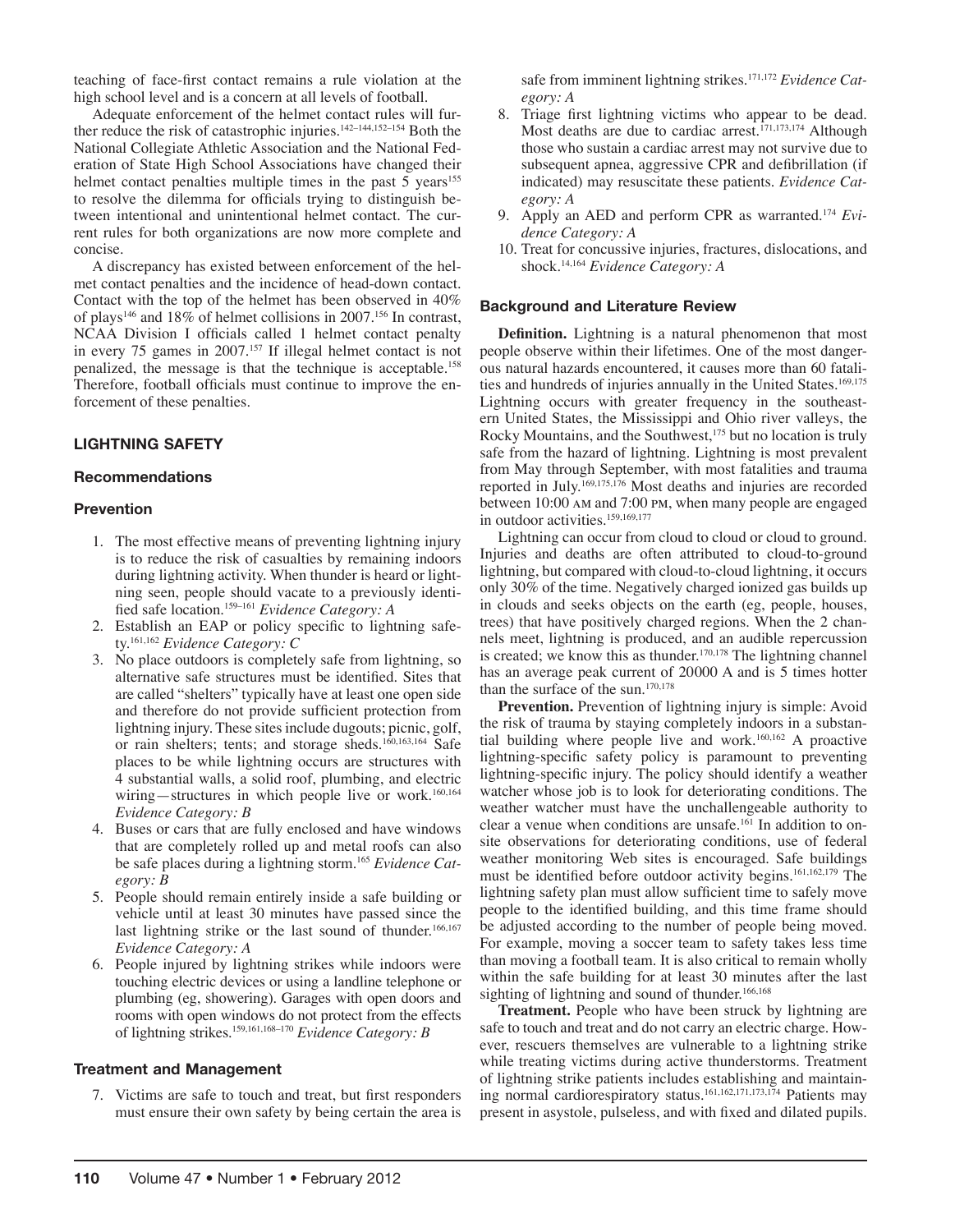Therefore, CPR should be continued even when defibrillation with an AED is not indicated (eg, asystole). Advanced cardiac life support, medications, intubation, and continued CPR may resuscitate these victims. People with a Glasgow Coma Scale score as low as 5 have survived after aggressive resuscitation.<sup>180</sup> After a lightning strike, many patients present with symptoms resembling a concussion. Some may have temporary paralysis, hearing loss, or skin markings, yet true burns are rare. Patients should be assessed and treated for concussion, fractures, dislocations, and shock.<sup>174</sup>

 **Return to Play.** Lightning strike patients are eligible to return to previous activities upon release by a qualified physician. Many never seek treatment and do not need hospitalization. If orthopaedic injuries are present, recovery follows the typical protocols. More often than not, however, patients experience neurologic sequelae and have difficulty returning to their preinjury levels.<sup>175,181</sup> They may never fully return to desired levels, and they need consistent and perhaps multidisciplinary medical and psychological follow-up.174,181

# **SUDDEN CARDIAC ARREST**

# **Recommendations**

# **Prevention**

- 1. Access to early defibrillation is essential. A goal of less than 3–5 minutes from the time of collapse to delivery of the first shock is strongly recommended. *Evidence Category: B*
- 2. The preparticipation physical examination should include the completion of a standardized history form and attention to episodes of exertional syncope or presyncope, chest pain, a personal or family history of sudden cardiac arrest or a family history of sudden death, and exercise intolerance. *Evidence Category: C*

# **Recognition**

- 3. Sudden cardiac arrest (SCA) should be suspected in any athlete who has collapsed and is unresponsive. A patient's airway, breathing, circulation, and heart rhythm (using the AED) should be assessed. An AED should be applied as soon as possible for rhythm analysis. *Evidence Category: B*
- 4. Myoclonic jerking or seizure-like activity is often present after collapse from SCA and should not be mistaken for a seizure. Occasional or agonal gasping should not be mistaken for normal breathing. *Evidence Category: B*

# **Management**

5. Cardiopulmonary resuscitation should be provided while the AED is being retrieved, and the AED should be applied as soon as possible. Interruptions in chest compressions should be minimized by stopping only for rhythm analysis and defibrillation. Treatment should proceed in accordance with the updated American Heart Association guidelines,<sup>182</sup> which recommend that health care professionals follow a sequence of chest compressions (C), airway (A), and breathing (B). *Evidence Category: B*

# **Background and Literature Review**

 **Definition, Epidemiology, and Pathophysiology.** Sudden cardiac death (SCD) is the leading cause of death in exercising young athletes.<sup>183,184</sup> The underlying cause of SCD is usually a structural cardiac abnormality. Hypertrophic cardiomyopathy and coronary artery anomalies are responsible for approximately 25% and 14% of SCD, respectively, in the United States.<sup>183</sup> Commotio cordis accounts for approximately 20% of SCD in young athletes; caused by a blunt, nonpenetrating blow to the chest, it induces ventricular arrhythmia in an otherwise normal heart.<sup>183</sup> Other structural anomalies that can cause SCD include myocarditis, arrhythmogenic right ventricular dysplasia, Marfan syndrome, valvular heart disease, dilated cardiomyopathy, and atherosclerotic coronary artery disease. In 2% of athletes with SCD, a postmortem examination fails to identify a structural abnormality. These deaths may result from inherited arrhythmia syndromes and ion channel disorders or familial catecholaminergic polymorphic ventricular tachycardia.183

The incidence of SCD in high school athletes is estimated to be 1:100000 to 1:200000.<sup>184,185</sup> In collegiate athletes, this incidence is slightly higher, with estimates ranging from 1:65000 to 1:69000.<sup>184,186</sup> A recent report<sup>185</sup> described the incidence of SCD in National Collegiate Athletic Association student– athletes as 1:43000, with higher rates in black athletes (1:1700) and male basketball players (1:7000). Unfortunately, because we have no mandatory national reporting system, the true incidence of SCD is unknown and probably underestimated. The reports demonstrating the greatest incidence have estimated up to 110 deaths each year in young athletes, equating to 1 death every 3 days in the United States.<sup>187</sup>

Prevention. Preparticipation screening is one strategy available to prevent SCD, but the best protocol to screen athletes is highly debated, and some methods lack accuracy. As many as 80% of patients with SCD are asymptomatic until sudden cardiac arrest occurs,<sup>188,189</sup> suggesting that screening by history and physical examination alone may have limited sensitivity to identify athletes with at-risk conditions. Further research is needed to understand whether additional tests such as electrocardiograms and echocardiograms improve sensitivity and can be performed with acceptable cost-effectiveness and an acceptable false-positive rate. Detection of asymptomatic conditions should be improved with standardized history forms and attention to episodes of exertional syncope or presyncope, chest pain, a personal or family history of sudden cardiac arrest or a family history of sudden death, or exercise intolerance; selective use of electrocardiograms in high-risk athletes; and a stronger knowledge base for health care professionals.

In 2007, the American Heart Association released a helpful 12-point preparticipation cardiovascular screen for competitive athletes based on the medical history and physical examination (Table 3).

**Emergency Preparedness.** Preparation is the key to survival once SCA has occurred. Public access to AEDs and established EAPs greatly improve the likelihood of survival. All necessary equipment should be placed in a central location that is highly visible and accessible; multiple AEDs may be needed for larger facilities. An EAP should be in place and specific to each athletic venue and should include an effective communication system, training of likely first responders in CPR and AED use, acquisition of the necessary emergency equipment, a coordinated and practiced response plan, and access to early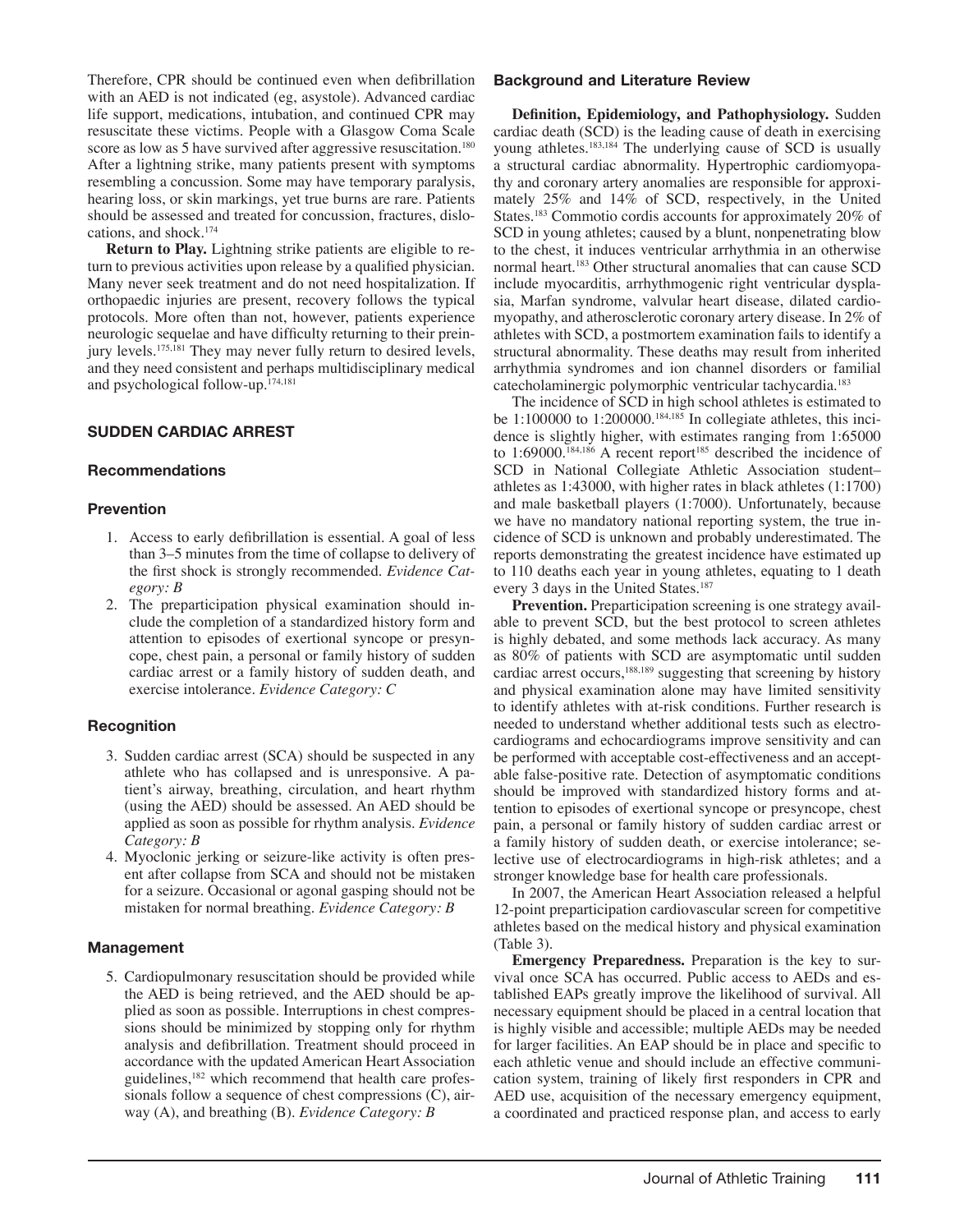## **Table 3. The 12-Element AHA Recommendations for Preparticipation Cardiovascular Screening of Competitive Athletes**

Medical historya

#### *Personal history*

- 1. Exertional chest pain/discomfort
- 2. Unexplained syncope/near-syncope<sup>b</sup>
- 3. Excessive exertional and unexplained dyspnea/fatigue, associated with exercise
- 4. Prior recognition of a heart murmur
- 5. Elevated systemic blood pressure

#### *Family history*

- 6. Premature death (sudden and unexpected, or otherwise) before age 50 years due to heart disease, in ≥1 relative
- 7. Disability from heart disease in a close relative <50 years of age
- 8. Specific knowledge of certain cardiac conditions in family members: hypertrophic or dilated cardiomyopathy, long-QT syndrome or other ion channelopathies, Marfan syndrome, or clinically important arrhythmias

Physical examination

- 9. Heart murmur<sup>c</sup>
- 10. Femoral pulses to exclude aortic coarctation
- 11. Physical stigmata of Marfan syndrome
- 12. Brachial artery blood pressure (sitting position)d
- a Parental verification is recommended for high school and middle school athletes.
- **b** Judged not to be neurocardiogenic (vasovagal); of particular concern when related to exertion.
- cAuscultation should be performed in both supine and standing positions (or with Valsalva maneuver), specifically to identify murmurs of dynamic left ventricular outflow tract obstruction.
- <sup>d</sup> Preferably taken in both arms (Kaplan NM, Gidding SS, Pickering TG, Wright JT Jr. Task Force 5: systemic hypertension. *J Am Coll Cardiol*. 2005;45(8):1346–1348).
- Reprinted with permission from Maron BJ, Thompson PD, Ackerman MJ, et al. Recommendations and considerations related to preparticipation screening for cardiovascular abnormalities in competitive athletes: 2007 update. *Circulation*. 2007;115(12):1643–1655.

defibrillation. It should identify the person or group responsible for documentation of personnel training, equipment maintenance, actions taken during the emergency, and evaluation of the emergency response.<sup>192</sup> The EAP should be coordinated with the local EMS agency and integrated into the local EMS system. It should also be posted at every venue and near appropriate telephones and include the address of the venue and specific directions to guide EMS personnel.

 **Assessment.** Differential diagnosis of nontraumatic exercise-related syncope or presyncope includes sudden cardiac arrest, EHS, heat exhaustion, hyponatremia, hypoglycemia, exercise-associated collapse, exertional sickling, neurocardiogenic syncope, seizures, pulmonary embolus, cardiac arrhythmias, valvular disorders, coronary artery disease, cardiomyopathies, ion channel disorders, and other structural cardiac diseases. In any athlete who has collapsed in the absence of trauma, suspicion for sudden cardiac arrest should be high until normal airway, breathing, and circulation are confirmed.

Agonal respiration or occasional gasping should not be mistaken for normal breathing and should be recognized as a sign of SCA193; myoclonic jerking or seizure-like activity shortly after collapse should also be treated as SCA until proven otherwise.<sup>194,195</sup> If no pulse is palpable, the patient should be treated for SCA, and CPR should be initiated.

**Treatment.** In any athlete who has collapsed and is unresponsive, SCA should be suspected. If normal breathing and pulse are absent, CPR should be started immediately and EMS activated. The CPR should be performed in the order of CAB (chest compressions, airway, breathing) by medical professionals (hands-only CPR is now recommended for lay responders) while waiting for arrival of the AED and stopped only for rhythm analysis and defibrillation. This should continue until either advanced life support providers take over or the victim starts to move.<sup>193,194,196,197</sup> Early detection, prompt CPR, rapid activation of EMS, and early defibrillation are vital to the athlete's survival. For any athlete who has collapsed and is unresponsive, an AED should be applied as soon as possible for rhythm analysis and defibrillation if indicated. The greatest factor affecting survival after SCA arrest is the time from arrest to defibrillation.195,196 Survival rates have been reported at 41%–74% if bystander CPR is provided and defibrillation occurs within 3 to 5 minutes of collapse.186,194,196–207

Certain weather situations warrant special consideration. In a rainy or icy environment, AEDs are safe and do not pose a shock hazard. However, a patient lying on a wet surface or in a puddle should be moved. A patient lying on a metal conducting surface (eg, stadium bleacher) should be moved to a nonmetal surface. If lightning is ongoing, rescuers must ensure their safety by moving the patient indoors if possible.

# **ACKNOWLEDGMENTS**

We gratefully acknowledge the efforts of Gianluca Del Rossi, PhD, ATC; Jonathan Drezner, MD; John MacKnight, MD; Jason Mihalik, PhD, ATC; Francis O'Connor, MD, MPH; and the Pronouncements Committee in the preparation of this document.

# **DISCLAIMER**

The NATA publishes its position statements as a service to promote the awareness of certain issues to its members. The information contained in the position statement is neither exhaustive nor exclusive to all circumstances or individuals. Variables such as institutional human resource guidelines, state or federal statutes, rules, or regulations, as well as regional environmental conditions, may impact the relevance and implementation of these recommendations. The NATA advises its members and others to carefully and independently consider each of the recommendations (including the applicability of same to any particular circumstance or individual). The position statement should not be relied upon as an independent basis for care but rather as a resource available to NATA members or others. Moreover, no opinion is expressed herein regarding the quality of care that adheres to or differs from NATA's position statements. The NATA reserves the right to rescind or modify its position statements at any time.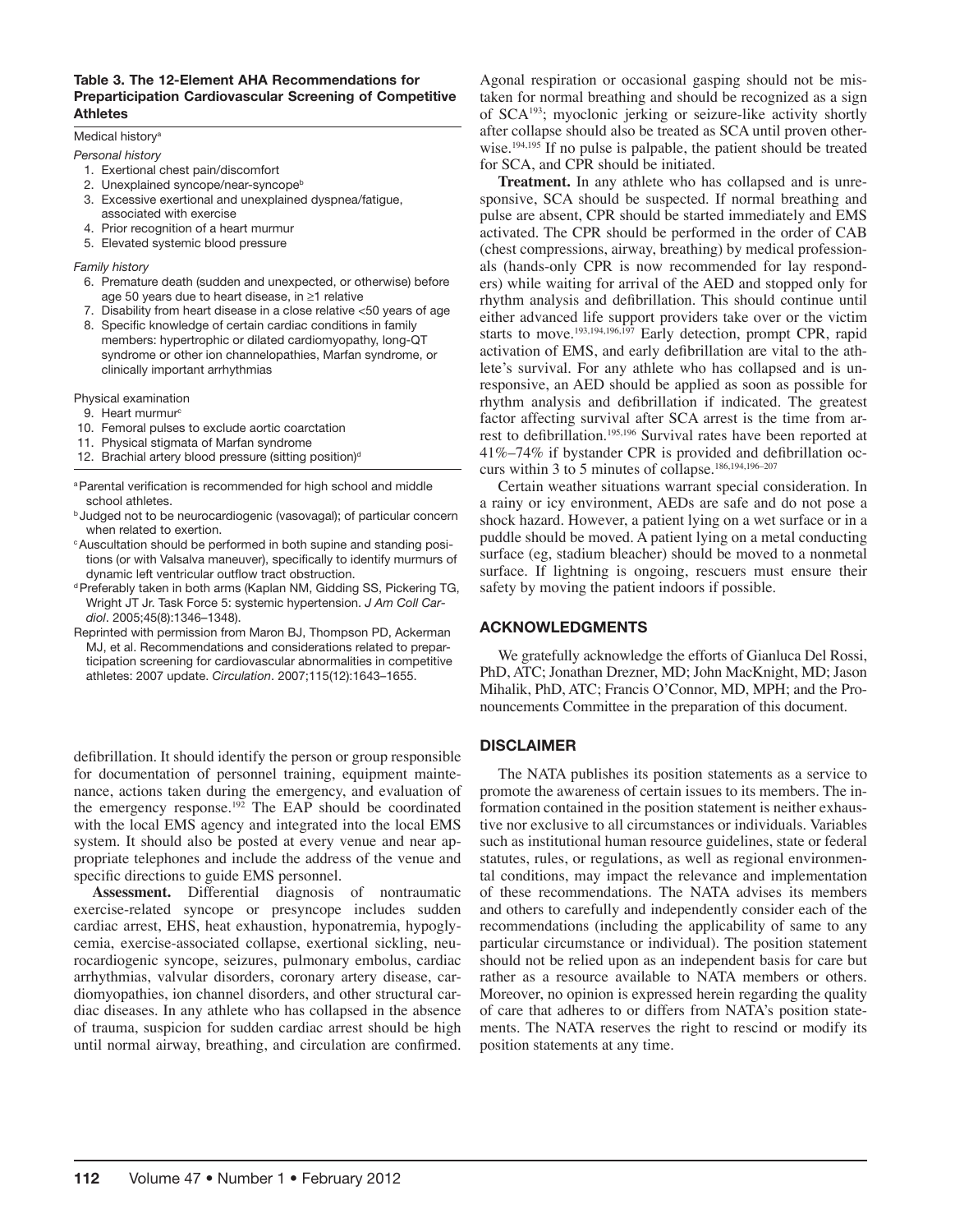# **Appendix. National Athletic Trainers' Association Statements**<sup>a</sup>

| Topic (Year)                                                                                                                   | Citation                                                                                                                                                                                                                                                                                                | <b>URL</b>                                                                                     |
|--------------------------------------------------------------------------------------------------------------------------------|---------------------------------------------------------------------------------------------------------------------------------------------------------------------------------------------------------------------------------------------------------------------------------------------------------|------------------------------------------------------------------------------------------------|
| Safe weight loss and<br>maintenance practices in<br>sport and exercise (2011)                                                  | Sammarone Turocy P, DePalma BF, Horswill CA, et<br>al. National Athletic Trainers' Association position<br>statement: safe weight loss and maintenance<br>practices in sport and exercise. J Athl Train.<br>2011;46(3):322-336.                                                                         | http://www.nata.org/sites/default/files/JAT-46-3-16<br>-turocy-322-336.pdf                     |
| Prevention of pediatric<br>overuse injuries (2011)                                                                             | Valovich McLeod TC, Decoster LC, Loud KJ, et al.<br>National Athletic Trainers' Association position<br>statement: prevention of pediatric overuse injuries.<br>J Athl Train. 2011;46(2):206-220.                                                                                                       | http://www.nata.org/sites/default/files/Pediatric<br>-Overuse-Injuries.pdf                     |
| Skin diseases (2010)                                                                                                           | Zinder SM, Basler RSW, Foley J, Scarlata C, Vasily<br>DB. National Athletic Trainers' Association<br>position statement: skin diseases. J Athl Train.<br>2010;45(4):411-428.                                                                                                                            | http://www.nata.org/sites/default/files/position<br>-statement-skin-disease.pdf                |
| Acute management of the<br>cervical spine-injured<br>athlete (2009)                                                            | Swartz EE, Boden BP, Courson RW, et al. National<br>Athletic Trainers' Association position statement:<br>acute management of the cervical spine-injured<br>athlete. J Athl Train. 2009;44(3):306-331.                                                                                                  | http://www.nata.org/sites/default/files/acutemgmt<br>ofcervicalspineinjuredathlete.pdf         |
| Preventing, detecting, and<br>managing disordered<br>eating in athletes (2008)                                                 | Bonci CM, Bonci LJ, Granger LR, et al. National Athletic<br>Trainers' Association position statement: preventing,<br>detecting, and managing disordered eating in<br>athletes. J Athl Train. 2008;43(1):80-108.                                                                                         | http://www.nata.org/sites/default/files/Preventing<br>DetectingAndManagingDisorderedEating.pdf |
| Environmental cold injuries<br>(2008)                                                                                          | Cappaert TA, Stone JA, Castellani JW, Krause BA,<br>Smith D, Stephens BA. National Athletic Trainers'<br>Association position statement: environmental<br>cold injuries. J Athl Train. 2008;43(6):640-658.                                                                                              | http://www.nata.org/sites/default/files/Environmental<br>ColdInjuries.pdf                      |
| Sickle cell trait and the                                                                                                      | Anderson S, Eichner ER. Consensus statement: sickle                                                                                                                                                                                                                                                     | http://www.nata.org/sites/default/files?SickleCell                                             |
| athlete (2007)                                                                                                                 | cell trait and the athlete. <sup>b</sup>                                                                                                                                                                                                                                                                | TraitAndTheAthlete.pdf                                                                         |
| Emergency preparedness<br>and management of<br>sudden cardiac arrest in<br>high school and college<br>athletic programs (2007) | Drezner JA, Courson RW, Roberts WO, Mosesso VN,<br>Link MS, Maron BJ. Inter-Association Task Force<br>Recommendations on emergency preparedness<br>and management of sudden cardiac arrest in high<br>school and college athletic programs: a consensus<br>statement. J Athl Train. 2007;42(1):143-158. | http://www.nata.org/sites/default/files/sudden<br>-cardiac-arrest-consensus-statement.pdf      |
| Management of the athlete<br>with type I diabetes<br>mellitus (2007)                                                           | Jimenez CC, Corcoran MH, Crawley JT, et al. National<br>Athletic Trainers' Association position statement:<br>management of the athlete with type I diabetes<br>mellitus. J Athl Train. 2007;42(4):536-545.                                                                                             | http://www.nata.org/sites/default/files/MgmtOf<br>AthleteWithType1DiabetesMellitus.pdf         |
| Management of asthma in<br>athletes (2005)                                                                                     | Miller MG, Weiler JM, Baker R, Collins J, D'Alonzo<br>G. National Athletic Trainers' Association position<br>statement: management of asthma in athletes.<br>J Athl Train. 2005;40(3):224-245.                                                                                                          | http://www.nata.org/sites/default/files/MgmtOf<br>AsthmalnAthletes.pdf                         |
| Head-down contact and<br>spearing in tackle<br>football (2004)                                                                 | Heck JF, Clarke KS, Peterson TR, Torg JS, Weis MP.<br>National Athletic Trainers' Association position<br>statement: head-down contact and spearing in<br>tackle football. J Athl Train. 2004;39(1):101-111.                                                                                            | http://www.nata.org/sites/default/files/Head<br>DownContactAndSpearingInTackleFB.pdf           |
| Management of sport-<br>related concussion<br>(2004)                                                                           | Guskiewicz KM, Bruce SL, Cantu RC, et al. National<br>Athletic Trainers' Association position statement:<br>management of sport-related concussion. J Athl<br>Train. 2004;39(3):280-297.                                                                                                                | http://www.nata.org/sites/default/files?MgmtOfSport<br>RelatedConcussion.pdf                   |
| Emergency planning in<br>athletics (2002)                                                                                      | Andersen JC, Courson RW, Kleiner DM, McLoda TA.<br>National Athletic Trainers' Association position<br>statement: emergency planning in athletics. J Athl<br>Train. 2002;371(1):99-104.                                                                                                                 | http://www.nata.org/sites/default/files/Emergency<br>PlanningInAthletics.pdf                   |
| Exertional heat illness (2002)                                                                                                 | Binkley HM, Beckett J, Casa DJ, Kleiner DM, Plummer<br>PE. National Athletic Trainers' Association position<br>statement: exertional heat illnesses. J Athl Train.<br>2002;37(3):329-342.                                                                                                               | http://www.nata.org/sites/default/files/External<br>HeatIllnesses.pdf                          |
| Fluid replacement for<br>athletes (2000)                                                                                       | Casa DJ, Armstrong LE, Hillman SK, et al. National<br>Athletic Trainers' Association position statement:<br>fluid replacement for athletes. J Athl Train. 2000;<br>35(2):212-224.                                                                                                                       | http://www.nata.org/sites/default/files/Fluid<br>ReplacementsForAthletes.pdf                   |
| Lightning safety for athletics<br>and recreation (2000)                                                                        | Walsh KM, Bennett B, Cooper MA, Holle RL, Kithil R,<br>Lopez RE. National Athletic Trainers' Association<br>position statement: lightning safety for athletics<br>and recreation. J Athl Train. 2000;35(4):471-477.                                                                                     | http://www.nata.org/sites/default/files/Lightning<br>Safety4AthleticsRec.pdf                   |

a Updated position statements are posted at www.nata.org. Readers should check the Web site for the most current versions.

**b** Available online only.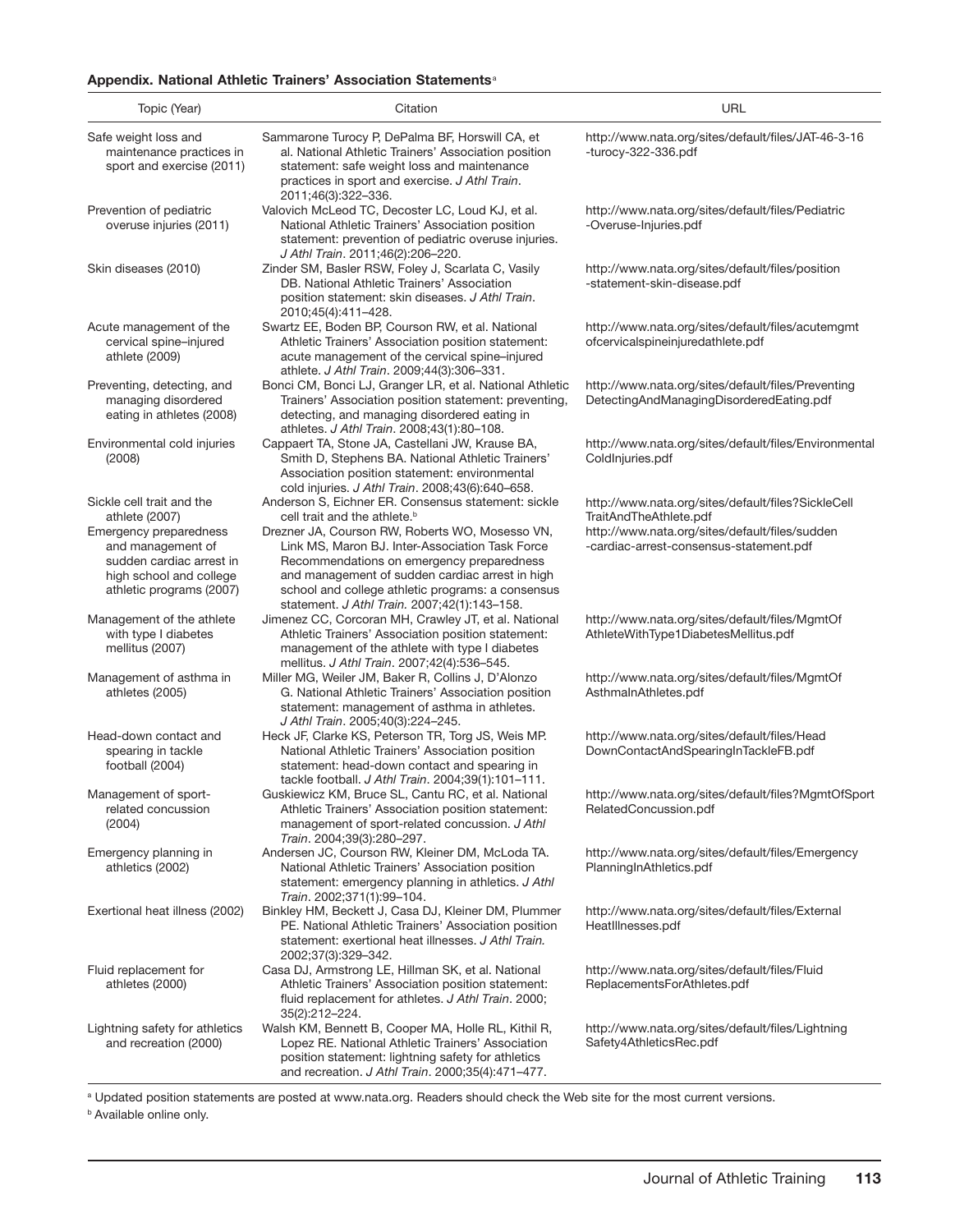## **References**

- 1. Ebell MH, Siwek J, Weiss BD, et al. Strength of recommendation taxonomy (SORT): a patient-centered approach to grading evidence in the medical literature. *Am Fam Physician.* 2004;69(6):548–556.
- 2. Weiler JM. Exercise-induced asthma: a practical guide to definitions, diagnosis, prevalence, and treatment. *Allergy Asthma Proc.* 1996;17(6): 315–325.
- 3. Reiff DB, Choudry NB, Pride NB, Ind PW. The effect of prolonged submaximal warm-up exercise on exercise-induced asthma. *Am Rev Respir Dis.* 1989;139(2):479–484.
- 4. National Heart Lung and Blood Institute. *What Is Asthma?* http://www .nhlbi.nih.gov/health/dci/Diseases/Asthma/Asthma\_WhatIs.html. Accessed February 22, 2010.
- 5. National Institutes of Health, National Heart, Lung, and Blood Institute. *Global Strategy for Asthma Management and Prevention*. Bethesda, MD: National Institutes of Health, National Heart, Lung, and Blood Institute; 2002. No. 02-3659.
- 6. Rundell KW, Wilber RL, Szmedra L, Jenkinson DM, Mayers LB, Im J. Exercise-induced asthma screening of elite athletes: field versus laboratory exercise challenge. *Med Sci Sports Exerc.* 2000;32(2):309–316.
- 7. Lung function testing: selection of reference values and interpretative strategies. American Thoracic Society. *Am Rev Respir Dis.* 1991; 144(5):1202–1218.
- 8. Allen TW. Sideline management of asthma. *Curr Sports Med Rep.* 2005;4(6):301–304.
- 9. Boulet LP. Long versus short-acting beta 2-agonists: implications for drug therapy. *Drugs.* 1994;47(2):207–222.
- 10. Dennis RJ, Solarte I, Fitzgerald M. Asthma in adults. In: *BMJ Clinical Evidence Handbook.* London, England; BMJ Publishing Group: 2008;502–503.
- 11. *National Asthma Education and Prevention Program. Expert Panel Report II: Guidelines for the Diagnosis and Management of Asthma*. Bethesda, MD: National Institutes of Health; 1997. No. 97-4051:12–18.
- 12. de Magalhaes Simoes S, dos Santos MA, da Silva Oliveira M, et al. Inflammatory cell mapping of the respiratory tract in fatal asthma. *Clin Exp Allergy.* 2005;35(5):602–611.
- 13. Hamid Q, Song Y, Kotsimbos TC, et al. Inflammation of small airways in asthma. *J Allergy Clin Immunol*. 1997;100(1):44–51.
- 14. Bernhardt DT, Roberts WO. *Preparticipation Physical Evaluation.* 4th ed. Elk Grove Village, IL: American Academy of Pediatrics; 2010.
- 15. Haahtela T, Jarvinen M, Kava T, et al. Comparison of a beta 2-agonist, terbutaline, with an inhaled corticosteroid, budesonide, in newly detected asthma. *N Engl J Med.* 1991;325(6):388–392.
- 16. Barnes PJ, Pedersen S, Busse WW. Efficacy and safety of inhaled corticosteroids. New developments. *Am J Respir Crit Care Med.* 1998;157 (3 pt 2):S1–S53.
- 17. Leff JA, Busse WW, Pearlman D, et al. Montelukast, a leukotrienereceptor antagonist, for the treatment of mild asthma and exerciseinduced bronchoconstriction. *N Engl J Med.* 1998;339(3):147–152.
- 18. Hootman JM, Dick R, Agel J. Epidemiology of collegiate injuries for 15 sports: summary and recommendations for injury prevention initiatives. *J Athl Train*. 2007;42(2):311–319.
- 19, Lincoln AE, Caswell SV, Almquist JL, Dunn RE, Norris JB, Hinton RY. Trends in concussion incidence in high school sports: a prospective 11-year study. *Am J Sports Med*. 2011;39(5):958–963.
- 20. Langlois JA, Rutland-Brown W, Wald MM. The epidemiology and impact of traumatic brain injury: a brief overview. *J Head Trauma Rehabil*. 2006;21(5):375–378.
- 21. Mueller F, Cantu R, eds. *Football Fatalities and Catastrophic Injuries: 1931–2008*. Durham, NC: Carolina Academic Press; 2010.
- 22. National Center for Catastrophic Sport Injury Research. http://unc.edu/ depts/nccsi. Accessed October 6, 2011.
- 23. Guskiewicz KM, Bruce SL, Cantu RC, et al. National Athletic Trainers' Association position statement: management of sport-related concussion. *J Athl Train.* 2004;39(3):280–297.
- 24. Halstead DP. Performance testing updates in head, face, and eye protection. *J Athl Train.* 2001;36(3):322–327.
- 25. McCrea M, Hammeke T, Olsen G, Leo P, Guskiewicz K. Unreported

concussion in high school football players: implications for prevention. *Clin J Sport Med.* 2004;14(1):13–17.

- 26. Register-Mihalik JK, Guskiewicz KM, Marshall SW, et al. *Knowledge, Attitudes, and Behaviors Concerning Concussion Among High School Athletes* [dissertation]. The University of North Carolina at Chapel Hill; 2010.
- 27. Broglio SP, Macciocchi SN, Ferrara MS. Sensitivity of the concussion assessment battery. *Neurosurgery.* 2007;60(6):1050–1058.
- 28. McCrea M, Guskiewicz KM, Marshall SW, et al. Acute effects and recovery time following concussion in collegiate football players: the NCAA Concussion Study. *JAMA.* 2003;290(19):2556–2563.
- 29. Guskiewicz KM, Ross SE, Marshall SW. Postural stability and neuropsychological deficits after concussion in collegiate athletes. *J Athl Train.* 2001;36(3):263–273.
- 30. McCrory P, Meeuwisse W, Johnston K, et al. Consensus statement on concussion in sport: the 3rd International Conference on Concussion in Sport held in Zurich, November 2008. *J Athl Train.* 2009;44(4):434–448.
- 31. McCrory P, Meeuwisse W, Johnston K, et al. Consensus statement on concussion in sport: the 3rd International Conference on Concussion in Sport held in Zurich, November 2008. *Clin J Sport Med.* 2009;19(3): 185–200.
- 32. Guha A. Management of traumatic brain injury: some current evidence and applications. *Postgrad Med J.* 2004;80(949):650–653.
- 33. Swartz EE, Decoster LC, Norkus SA, Cappaert TA. The influence of various factors on high school football helmet face mask removal: a retrospective, cross-sectional analysis. *J Athl Train*. 2007;42(1):11–20.
- 34. Crosby E. Airway management after upper cervical spine injury: what have we learned? *Can J Anaesth*. 2002;49(7):733–744.
- 35. Sanchez AR II, Sugalski MT, LaPrade RF. Field-side and prehospital management of the spine-injured athlete. *Curr Sports Med Rep*. 2005;4(1):50–55.
- 36. Domeier RM, Frederiksen SM, Welch K. Prospective performance assessment of an out-of-hospital protocol for selective spine immobilization using clinical spine clearance criteria. *Ann Emerg Med*. 2005;46(2): 123–131.
- 37. Domeier RM, Swor RA, Evans RW, et al. Multicenter prospective validation of prehospital clinical spinal clearance criteria. *J Trauma*. 2002;53(4):744–750.
- 38. Holly LT, Kelly DF, Counelis GJ, Blinman T, McArthur DL, Cryer HG. Cervical spine trauma associated with moderate and severe head injury: incidence, risk factors, and injury characteristics. *J Neurosurg*. 2002;96 (3 suppl):285–291.
- 39. Iida H, Tachibana S, Kitahara T, Horiike S, Ohwada T, Fujii K. Association of head trauma with cervical spine injury, spinal cord injury, or both. *J Trauma*. 1999;46(3):450–452.
- 40. Crosby ET. Airway management in adults after cervical spine trauma. *Anesthesiology*. 2006;104(6):1293–1318.
- 41. Lennarson PJ, Smith DW, Sawin PD, Todd MM, Sato Y, Traynelis VC. Cervical spinal motion during intubation: efficacy of stabilization maneuvers in the setting of complete segmental instability. *J Neurosurg*. 2001;94(2 suppl):265–270.
- 42. Turner LM. Cervical spine immobilization with axial traction: a practice to be discouraged. *J Emerg Med*. 1989;7(4):385–386.
- 43. Bivins HG, Ford S, Bezmalinovic Z, Price HM, Williams JL. The effect of axial traction during orotracheal intubation of the trauma victim with an unstable cervical spine. *Ann Emerg Med*. 1988;17(1):25–29.
- 44. Aprahamian C, Thompson BM, Finger WA, Darin JC. Experimental cervical spine injury model: evaluation of airway management and splinting techniques. *Ann Emerg Med*. 1984;13(8):584–587.
- 45. Gabbott DA, Baskett PJ. Management of the airway and ventilation during resuscitation. *Br J Anaesth*. 1997;79(2):159–171.
- 46. Cantu RC. Head and spine injuries in the young athlete. *Clin Sports Med*. 1988;7(3):459–472.
- 47. De Lorenzo RA, Olson JE, Boska M, et al. Optimal positioning for cervical immobilization. *Ann Emerg Med*. 1996;28(3):301–308.
- 48. De Lorenzo RA. A review of spinal immobilization techniques. *J Emerg Med*. 1996;14(5):603–613.
- 49. Chandler DR, Nemejc C, Adkins RH, Waters RL. Emergency cervicalspine immobilization. *Ann Emerg Med*. 1992;21(10):1185–1188.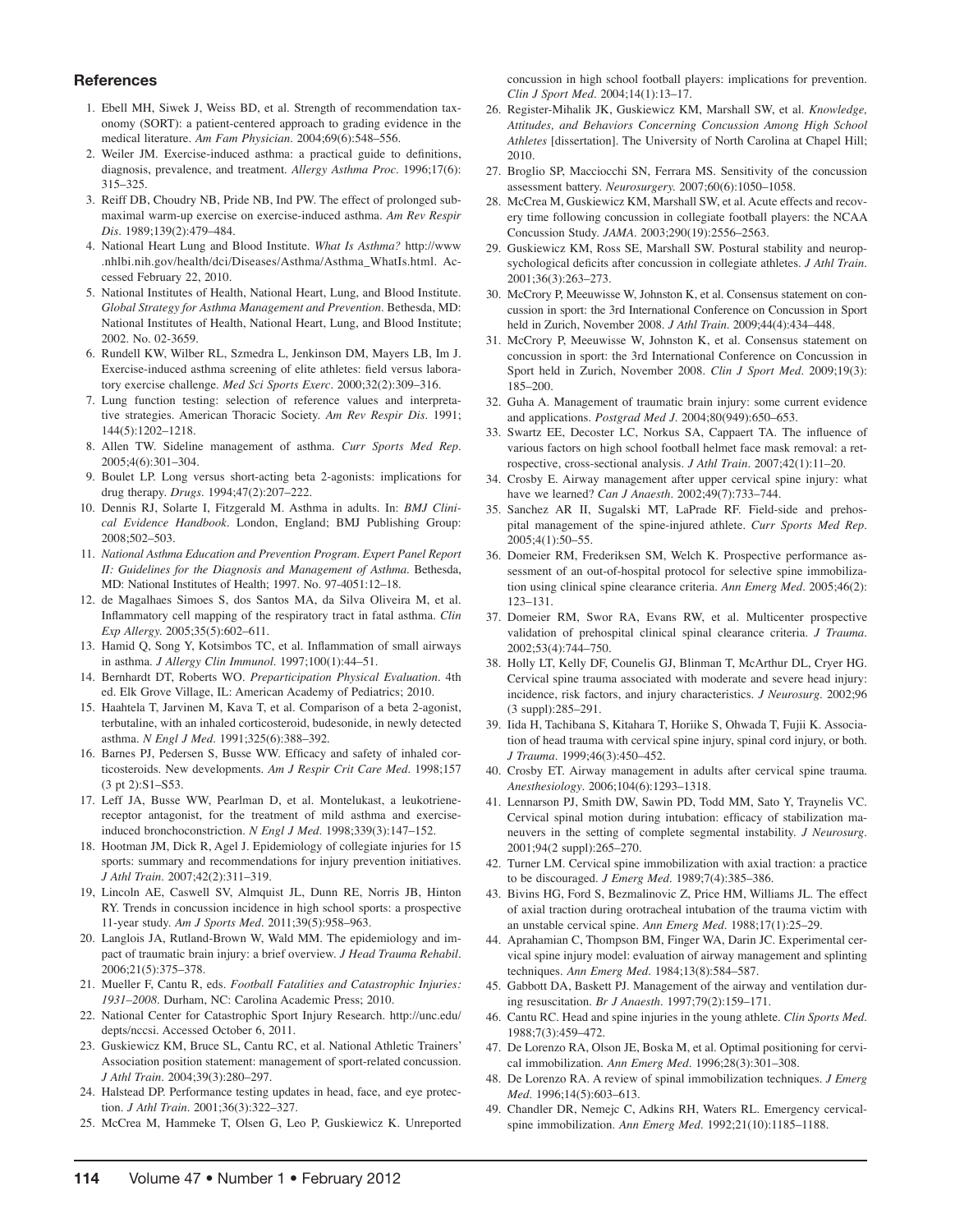- 50. Gerling MC, Davis DP, Hamilton RS, et al. Effects of cervical spine immobilization technique and laryngoscope blade selection on an unstable cervical spine in a cadaver model of intubation. *Ann Emerg Med*. 2000;36(4):293–300.
- 51. Johnson DR, Hauswald M, Stockhoff C. Comparison of a vacuum splint device to a rigid backboard for spinal immobilization. *Am J Emerg Med*. 1996;14(4):369–372.
- 52. Luscombe MD, Williams JL. Comparison of a long spinal board and vacuum mattress for spinal immobilisation. *Emerg Med J*. 2003;20(5): 476–478.
- 53. Donaldson WF III, Lauerman WC, Heil B, Blanc R, Swenson T. Helmet and shoulder pad removal from a player with suspected cervical spine injury: a cadaveric model. *Spine (Phila Pa 1976).* 1998;23(16): 1729–1733.
- 54. Prinsen RK, Syrotuik DG, Reid DC. Position of the cervical vertebrae during helmet removal and cervical collar application in football and hockey. *Clin J Sport Med*. 1995;5(3):155–161.
- 55. Metz CM, Kuhn JE, Greenfield ML. Cervical spine alignment in immobilized hockey players: radiographic analysis with and without helmets and shoulder pads. *Clin J Sport Med*. 1998;8(2):92–95.
- 56. Tierney RT, Mattacola CG, Sitler MR, Maldjian C. Head position and football equipment influence cervical spinal-cord space during immobilization. *J Athl Train*. 2002;37(2):185–189.
- 57. Sherbondy PS, Hertel JN, Sebastianelli WJ, Milton S. The effect of protective equipment on cervical spine alignment in collegiate lacrosse players. *Am J Sports Med*. 2006;34(10):1675–1679.
- 58. Mihalik JP, Beard JR, Petschauer MA, Prentice WE, Guskiewicz KM. Effect of ice hockey helmet fit on cervical spine motion during an emergency log roll procedure. *Clin J Sport Med*. 2008;18(5):394–398.
- 59. Copeland AJ, Decoster LC, Swartz EE, Gattie ER, Gale SD. Combined tool approach is 100% successful for emergency football face mask removal. *Clin J Sport Med*. 2007;17(6):452–457.
- 60. Gale SD, Decoster LC, Swartz EE. The combined tool approach for face mask removal during on-field conditions. *J Athl Train*. 2008;43(1): 14–20.
- 61. Toler JD, Petschauer MA, Mihalik JP, Oyama S, Halverson SD, Guskiewicz KM. Comparison of 3 airway access techniques during suspected spine injury management in American football. *Clin J Sport Med*. 2010;20(2):92–97.
- 62. Banerjee R, Palumbo MA, Fadale PD. Catastrophic cervical spine injuries in the collision sport athlete, part I: epidemiology, functional anatomy, and diagnosis. *Am J Sports Med*. 2004;32(4):1077–1087.
- 63. Clark CR, Ducker TB, Cervical Spine Research Society. *The Cervical Spine*. 3rd ed. Philadelphia, PA: Lippincott-Raven; 1998:xx, 1003.
- 64. Hulsebosch CE. Recent advances in pathophysiology and treatment of spinal cord injury. *Adv Physiol Educ*. 2002;26:238–255.
- 65. Swartz EE, Boden BP, Courson RW, et al. National Athletic Trainers' Association position statement: acute management of the cervical spineinjured athlete. *J Athl Train*. 2009;44(3):306–331.
- 66. Ellis JL, Gottlieb JE. Return-to-play decisions after cervical spine injuries. *Curr Sports Med Rep*. 2007;6(1–4):56–61.
- 67. Zinman B, Ruderman N, Campaigne BN, Devlin JT, Schneider SH. Physical activity/exercise and diabetes. *Diabetes Care.* 2004;27(suppl 1):S58–S62.
- 68. Riddell MC, Perkins BA. Type 1 diabetes and exercise, part I: applications of exercise physiology to patient management during vigorous activity. *Can J Diabetes.* 2006;30(1):63–71.
- 69. The Diabetes Control and Complications Trial Research Group. The effect of intensive treatment of diabetes on the development and progression of long-term complications in insulin-dependent diabetes mellitus. *N Engl J Med.* 1993;329(14):977–986.
- 70. Ludvigsson J, Nordfeldt S. Hypoglycaemia during intensified insulin therapy of children and adolescents. *J Pediatr Endocrinol Metab.*  1998;11(suppl 1):159–166.
- 71. The Diabetes Control and Complications Trial Research Group. Hypoglycemia in the Diabetes Control and Complications Trial. *Diabetes.*  1997;46(2):271–286.
- 72. American Diabetes Association. Care of children with diabetes in the school and day care setting. *Diabetes Care.* 1999;22(1):163–166.
- 73. Berger M. Adjustments of insulin and oral agent therapy. In: Ruderman N, Devlin JT, Schneider SH, Kriska A, eds. *Handbook of Exercise in Diabetes*. Alexandria, VA: American Diabetes Association; 2002:365–376.
- 74. Wright DA, Sherman WM, Dernbach AR. Carbohydrate feedings before, during, or in combination improve cycling endurance performance. *J Appl Physiol.* 1991;71(3):1082–1088.
- 75. Marliss EB, Vranic M. Intense exercise has unique effects on both insulin release and its roles in glucoregulation: implications for diabetes. *Diabetes.* 2002;51(suppl 1):S271–S283.
- 76. Mitchell TH, Abraham G, Schiffrin A, Leiter LA, Marliss EB. Hyperglycemia after intense exercise in IDDM subjects during continuous subcutaneous insulin infusion. *Diabetes Care.* 1988;11(4):311–317.
- 77. Hargreaves M, Angus D, Howlett K, Conus NM, Febbraio M. Effect of heat stress on glucose kinetics during exercise. *J Appl Physiol.*  1996;81(4):1594–1597.
- 78. Cryer PE, Davis SN, Shamoon H. Hypoglycemia in diabetes. *Diabetes Care.* 2003;26(6):1902–1912.
- 79. Bolli GB. How to ameliorate the problem of hypoglycemia in intensive as well as nonintensive treatment of type 1 diabetes. *Diabetes Care.*  1999;22(suppl 2):B43–B52.
- 80. McAulay V, Deary IJ, Frier BM. Symptoms of hypoglycaemia in people with diabetes. *Diabet Med.* 2001;18(9):690–705.
- 81. Hornsby WG Jr, Chetlin RD. Management of competitive athletes with diabetes. *Diabetes Spectrum.* 2005;18(2):102–107.
- 82. American Diabetes Association. Hypoglycemia (low blood glucose). http://www.diabetes.org/type-1-diabetes/hypoglycemia.jsp. Accessed September 13, 2011.
- 83. American Diabetes Association. Living with diabetes. http://www.dia betes.org/living-with-diabetes/treatment-and-care/blood-glucose-control/ tight-diabetes-control.html. Accessed September 13, 2011.
- 84. American College of Sports Medicine, Armstrong LE, Casa DJ, et al. Exertional heat illnesses during training and competition. *Med Sci Sports Exerc.* 2007;39(3):556–572.
- 85. Mora-Rodriguez R, Del Coso J, Estevez E. Thermoregulatory responses to constant versus variable-intensity exercise in the heat. *Med Sci Sports Exerc.* 2008;40(11):1945–1952.
- 86. Casa DJ, Armstrong LE, Ganio MS, Yeargin S. Exertional heat stroke in competitive athletes. *Curr Sports Med Rep.* 2005;4(6):309–317.
- 87. Montain SJ, Coyle EF. Influence of graded dehydration on hyperthermia and cardiovascular drift during exercise. *J Appl Physiol.* 1992;73(4):1340– 1350.
- 88. Hubbard RW, Armstrong LE. The heat illness: biochemical, ultrastructural, and fluid-electrolyte considerations. In: Pandolf KB, Sawka N, Gonzalez RR. *Human Performance Physiology and Environment Medicine at Terrestrial Extremes*. Indianapolis, IN: Benchmark Press; 1988: 305–359.
- 89. Bergeron MF, McKeag DB, Casa DJ, et al. Youth football: heat stress and injury risk. *Med Sci Sports Exerc.* 2005;37(8):1421–1430.
- 90. Armstrong LE, Maresh CM. The induction and decay of heat acclimatisation in trained athletes. *Sports Med.* 1991;12(5):302–312.
- 91. Binkley HM, Beckett J, Casa DJ, Kleiner DM, Plummer PE. National Athletic Trainers' position statement: exertional heat illnesses. *J Athl Train.* 2002;37(3):329–343.
- Casa DJ, Almquist J, Anderson S. Inter-Association Task Force on Exertional Heat Illnesses consensus statement. *NATA News.* June 2003; 24–29.
- 93. Casa DJ, Csillan D; Inter-Association Task Force for Preseason Secondary School Athletics Participants. Preseason heat-acclimatization guidelines for secondary school athletics. *J Athl Train.* 2009;44(3):332–333.
- 94. Casa DJ, Armstrong LE, Hillman SK, et al. National Athletic Trainers' Association position statement: fluid replacement for athletes. *J Athl Train.* 2000;35(2):212–224.
- 95. Casa DJ, Stearns RL, Lopez RM, et al. Influence of hydration on physiological function and performance during trail running in the heat. *J Athl Train.* 2010;45(2):147–156.
- 96. Castellani J. Physiology of heat stress. In: Armstrong LE, ed. *Exertional Heat Illnesses*. Champaign, IL: Human Kinetics; 2003:1–15.
- 97. Sawka MN, Latzka WA, Matott RP, Montain SJ. Hydration effects on temperature regulation. *Int J Sports Med.* 1998;19(suppl 2):S108-S110.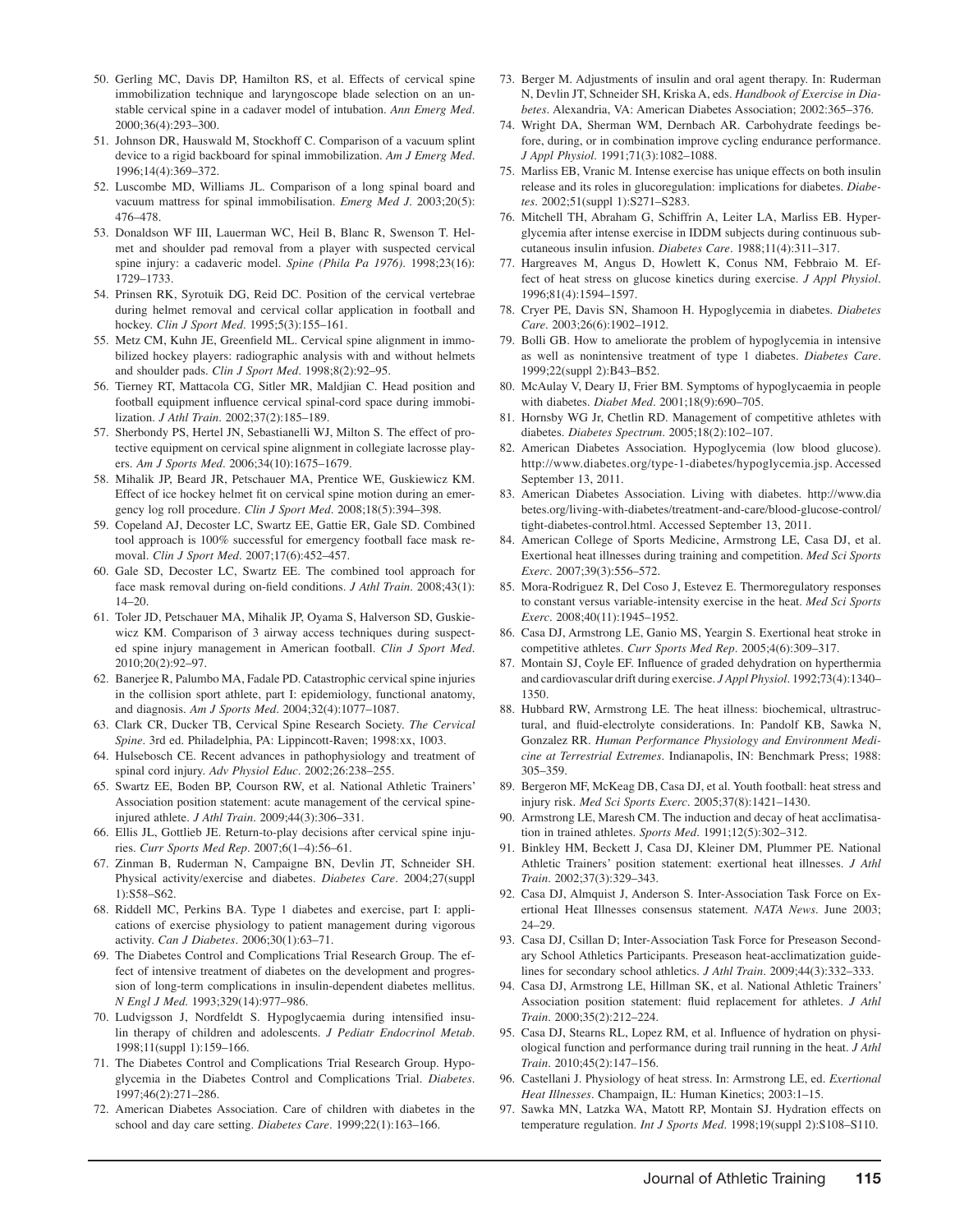- 98. Casa DJ, Clarkson PM, Roberts WO. American College of Sports Medicine roundtable on hydration and physical activity: consensus statements. *Curr Sports Med Rep.* 2005;4(3):115–127.
- 99. Epstein Y, Roberts WO. The pathophysiology of heat stroke: an integrative view of the final common pathway. *Scand J Med Sci Sports*. In press.
- 100. Bouchama A, Knochel JP. Heat stroke. *N Engl J Med*. 2002;346(25):1978– 1988.
- 101. McDermott BP, Casa DJ, Yeargin SW, Ganio MS, Armstrong LE, Maresh CM. Recovery and return to activity following exertional heat stroke: considerations for the sports medicine staff. *J Sport Rehabil*. 2007;16(3): 163–181.
- 102. Casa DJ, Becker SM, Ganio MS, et al. Validity of devices that assess body temperature during outdoor exercise in the heat. *J Athl Train.*  2007;42(3):333–342.
- 103. Costrini A. Emergency treatment of exertional heatstroke and comparison of whole body cooling techniques. *Med Sci Sports Exerc.* 1990;22(1): 15–18.
- 104. Casa DJ, Anderson JM, Armstrong LE, Maresh CM. Survival strategy: acute treatment of exertional heat stroke. *J Strength Cond Res.*  2006;20(3):462.
- 105. Casa DJ, McDermott BP, Lee EC, Yeargin SW, Armstrong LE, Maresh CM. Cold water immersion: the gold standard for exertional heatstroke treatment. *Exerc Sport Sci Rev.* 2007;35(3):141–149.
- 106. O'Connor FG, Casa DJ, Bergeron MF, et al. American College of Sports Medicine roundtable on exertional heat stroke: return to duty/ return to play. Conference proceedings. *Curr Sports Med Rep*. 2010;9(5): 314–321.
- 107. Almond CSD, Shin AY, Fortescue EB, et al. Hyponatremia among runners in the Boston Marathon. *N Engl J Med.* 2005;352(15):1550–1556.
- 108. Armed Forces Health Surveillance Center. Update: exertional hyponatremia, active component, U.S. Armed Forces, 1999–2010. *MSMR*. 2011;18(3):12–15.
- 109. Hoffman MD, Stuempfle JK, Rogers IR, Wescheler LB, Hew-Butler T. Hyponatremia in the 2009 161-km Western States Endurance Run. *Int J Sports Physiol Perform.* In press.
- 110. Casa DJ, Roberts WO. Considerations for the medical staff in preventing, identifying and treating exertional heat illnesses. In Armstrong LE, ed. *Exertional Heat Illnesses.* Champaign, IL: Human Kinetics; 2003: 169–195.
- 111. Armstrong LE, Epstein Y. Fluid-electrolyte balance during labor and exercise: concepts and misconceptions. *Int J Sport Nutr.* 1999;9(1):1–12.
- 112. Armstrong LE, Curtis WC, Hubbard RW, Francesconi RP, Moore R, Askew W. Symptomatic hyponatremia during prolonged exercise in the heat. *Med Sci Sports Exerc.* 1993;25(5):543–549.
- 113. Hew-Butler T, Ayus JC, Kipps C, et al. Statement of the Second International Exercise-Associated Hyponatremia Consensus Development Conference, New Zealand, 2007. *Clin J Sport Med.* 2008;18(2):111–121.
- 114. Speedy DB, Noakes TD, Schneider C. Exercise-associated hyponatremia: a review. *Emerg Med (Fremantle).* 2001;13(1):17–27.
- 115. American College of Sports Medicine, Sawka MN, Burke LM, et al. American College of Sports Medicine position stand: exercise and fluid replacement. *Med Sci Sports Exerc.* 2007;39(2):377–390.
- 116. Armstrong LE. Exertional hyponatremia. In: Armstrong LE, ed. *Exertional Heat Illnesses.* Champaign, IL: Human Kinetics; 2003:103–135.
- 117. Shirreffs SM, Taylor AJ, Leiper JB, Maughan RJ. Post-exercise rehydration in man: effects of volume consumed and drink sodium content. *Med Sci Sports Exerc.* 1996;28(10):1260–1271.
- 118. Armstrong LE. Assessing hydration status: the elusive gold standard. *J Am Coll Nutr.* 2007;26(suppl 5):S575–S584.
- 119. Armstrong LE, McDermott BP. Symptomatic exertional hyponatremia. In: Casa DJ, ed. *Preventing Sudden Death in Sport and Physical Activity.*  Burlington, MA: Jones and Bartlett; 2012:185–200.
- 120. Ayus JC, Krothapalli RK, Arieff AI. Treatment of symptomatic hyponatremia and its relation to brain damage: a prospective study. *N Engl J Med.* 1987;317(19):1190–1195.
- 121. Diggs LW, Flowers E. High school athletes with the sickle cell trait (Hb A/S). *J Natl Med Assoc.* 1976;68(6):492–493, 479.
- 122. Murphy JR. Sickle cell hemoglobin (Hb AS) in black football players. *J Am Med Assoc.* 1973:225(8):981–982.
- 123. National Athletic Trainers' Association. Sickle cell trait and the athlete. http://www.nata.org/consensus-statements. Accessed September 13, 2011.
- 124. Anzalone ML, Green VS, Buja M, Sanchez LA, Harrykissoon RI, Eichner ER. Sickle cell trait and fatal rhabdomyolysis in football training: a case study. *Med Sci Sports Exerc.* 2010;42(1):3–7.
- 125. Eichner ER. Sickle cell trait in sports. *Curr Sports Med Rep.* 2010;9 (6):347–351.
- 126. Carek PF, Futrell M, Hueston WJ. The preparticipation physical examination history: who has the correct answers? *Clin J Sport Med.* 1999; 9(3):124–128.
- 127. Bonham VL, Dover GJ, Brody LC. Screening student athletes for sickle cell trait: a social and clinical experiment. *N Engl J Med.* 2010;363 (11):997–999.
- 128. Schnebel B, Eichner ER, Anderson S, Watson C. Sickle cell trait and lumbar myonecrosis as a cause of low back pain in athletes [abstract]. *Med Sci Sports Exerc.* 2008;40(suppl 5):S537.
- 129. Eichner ER. Sickle cell trait. *J Sport Rehabil.* 2007;16(3):197–203.
- 130. Gardner JW, Kark JA. Fatal rhabdomyolysis presenting as mild heat illness in military training. *Mil Med.* 1994;159(2):160–163.
- 131. Helzlsouer KJ, Hayden FG, Rogol AD. Severe metabolic complications in a cross-country runner with sickle cell trait. *JAMA.* 1983;249(6): 777–779.
- 132. West SA, Ciccolella ME. Issues in the standard of care for certified athletic trainers. *J Legal Asp Sport.* 2004;14(1):63–74.
- 133. Hale MH, Clugston JR, Prine BR, Pass AN, Gupta A. Severe low back pain in a football player. Poster presented at: American Medical Society for Sports Medicine 17th Annual Meeting; March 25–29, 2008; Las Vegas, NV.
- 134. National Athletic Trainers' Association. *Heads Up: Reducing the Risk of Head and Neck Injuries in Football* [DVD]. Dallas, TX: National Athletic Trainers' Association; 2006.
- 135. USA Football. *Tackle Progression*. Indianapolis, IN. http://videos.usa football.com/video/Tackle-Progression-Level-of-C-2. Accessed October 3, 2011.
- 136. Torg JS, Truex R Jr, Quedenfeld TC, Burstein A, Spealman A, Nichols CE III. The National Football Head and Neck Injury Registry: report and conclusions, 1978. *JAMA.* 1979;241(14):1477–1479.
- 137. Torg JS, Vegso JJ, O'Neill MJ, Sennett B. The epidemiologic, pathologic, biomechanical, and cinematographic analysis of football-induced cervical spine trauma. *Am J Sports Med.* 1990;18(1):50–57.
- 138. Torg JS, Quedenfeld TC, Burstein A, Spealman AD, Nichols CE III. National Football Head and Neck Injury Registry: report on cervical quadriplegia, 1971 to 1975. *Am J Sports Med.* 1979;7(2):127–132.
- 139. Bishop PJ. Factors related to quadriplegia in football and the implications for intervention strategies. *Am J Sports Med.* 1996;24(2):235–239.
- 140. Bishop PJ, Wells RP. The inappropriateness of helmet drop tests in assessing neck protection in head-first impacts. *Am J Sports Med*. 1990;18(2):201–205.
- 141. Burstein AH, Otis JC, Torg JS. Mechanics and pathomechanics of athletic injuries to the cervical spine. In: Torg JS, ed. *Athletic Injuries to the Head, Neck, and Face*. Philadelphia, PA: Lea & Febiger; 1982:139–154.
- 142. Cantu RC, Mueller FO. Catastrophic football injuries: 1977–1998. *Neurosurgery.* 2000;47(3):673–675.
- 143. Mueller FO, Blyth CS. Fatalities from head and cervical spine injuries occurring in tackle football: 40 years' experience. *Clin Sports Med.* 1987;6(1):185–196.
- 144. Heck JF. The incidence of spearing by high school football ball carriers and their tacklers. *J Athl Train.* 1992;27(2):120–124.
- 145. Hodgson VR, Thomas LM. Play head-up football. *Natl Fed News.*  1985;2:24–27.
- 146. Heck JF. The incidence of spearing during a high school's 1975 and 1990 football seasons. *J Athl Train.* 1996;31(1):31–37.
- 147. National Federation of State High School Associations. *Official Football Rules.* Indianapolis, IN: National Federation of State High School Associations: 2002.
- 148. Kleiner DM, Almquist JL, Bailes J, et al. *Prehospital Care of the Spine-Injured Athlete.* Dallas, TX: Inter-Association Task Force for Appropriate Care of the Spine-Injured Athlete; 2001.
- 149. Heck JF. Re-examining spearing: the incidence of cervical spine injury hides the risks. *Am Football Coach*. 1999;5(8):52-54.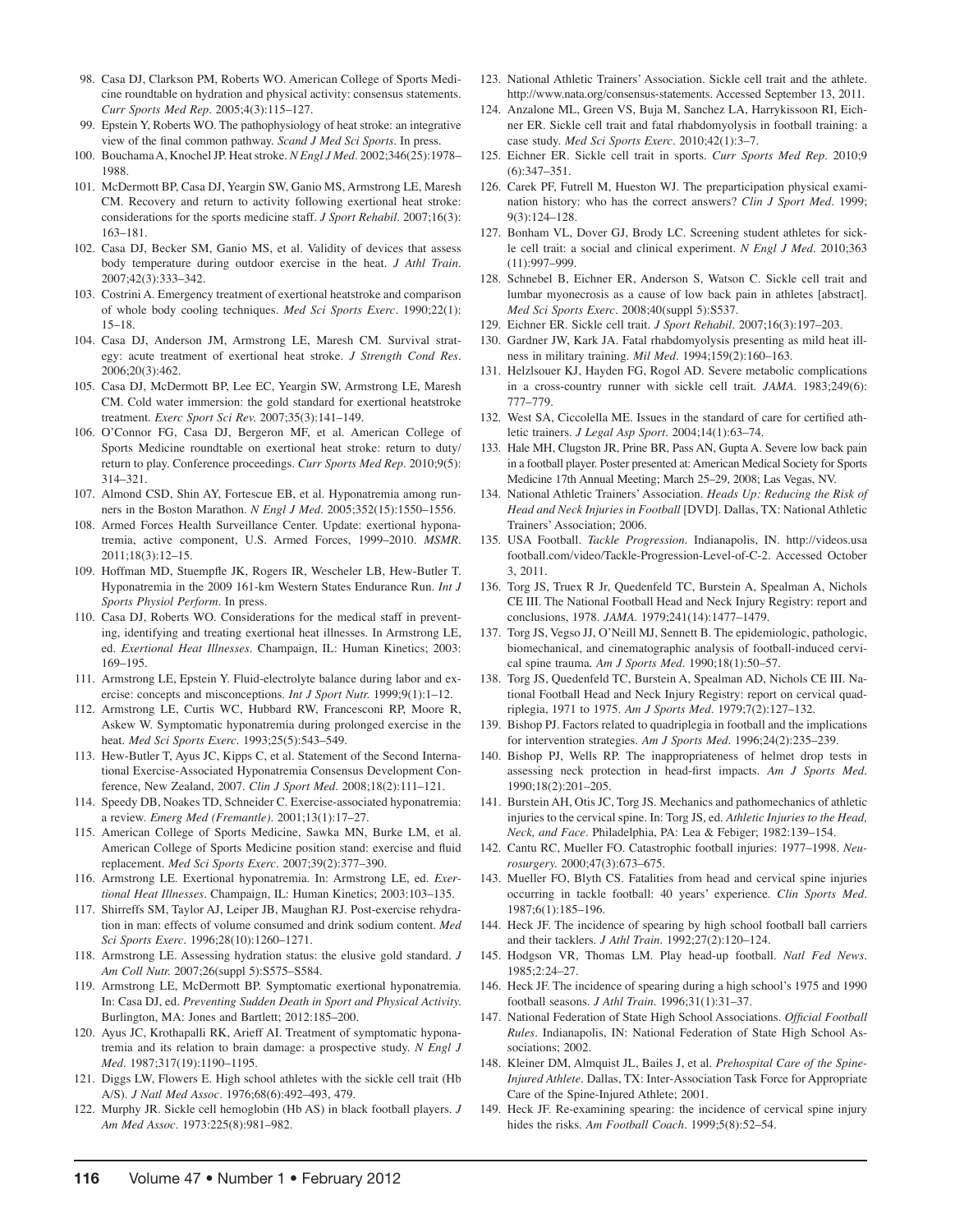- 150. Clarke KS. Cornerstones for future directions in head/neck injury prevention in sports. In: Hoerner EF, ed. *Head and Neck Injuries in Sports: ASTM STP 1229.* Philadelphia, PA: American Society for Testing and Materials; 1994(1229):3–9.
- 151. Heck JF, Weis MP, Gartland JM, Weis CR. Minimizing liability risks of head and neck injuries in football. *J Athl Train.* 1994;29(2):128–139.
- 152. Centers for Disease Control. Football-related spinal cord injuries among high school players: Louisiana, 1989. *MMWR Morb Mortal Wkly Rep.*  1990;39(34):586–587.
- 153. Drake GA. Research provides more suggestions to reduce serious football injuries. *Natl Fed News.* November/December 1994;18–21.
- 154. Peterson TR. Roundtable: head and neck injuries in football. Paper presented at: American Society for Testing and Materials International Symposium on Head and Neck Injuries in Sports; May 1993; Atlanta, GA.
- 155. Heck J. Helmet contact penalties and historical changes. http://www.jon heck.com/hdc/penalties.htm. Accessed July 11, 2010.
- 156. Mihalik JP, Bell DR, Marshall SW, Guskiewicz KM. Measurement of head impacts in collegiate football players: an investigation of positional and event-type differences. *Neurosurgery*. 2007;61(6):1229–1235.
- 157. Heck J. NCAA helmet-contact penalty data: major Division I football, 2000–2007. http://www.jonheck.com/hdc/enforcement.htm. Accessed September 28, 2011.
- 158. National Federation of State High School Associations. *Official Football Rules.* Indianapolis, IN: National Federation of State High School Associations: 1988.
- 159. National Lightning Safety Institute. Multi-agency recommendations for lightning safety. http://www.lightningsafety.com/nlsi\_pls/multi\_recommendation.html. Accessed September 13, 2011.
- 160. Holle RL. Lightning-caused deaths and injuries in and near dwellings and other buildings. Paper presented at: 4th Conference on the Meteorological Applications of Lightning Data; January 11–15, 2009; Phoenix, AZ.
- 161. Bennett B, Holle R, Lopez R. Lightning safety guidelines. In: Klossner D, ed. *National Collegiate Athletic Association Sports Medicine Handbook, 2010–2011.* Overland Park, KS: National Collegiate Athletic Association; 2010:13–15.
- 162. Walsh KM, Bennett B, Cooper MA, Holle RL, Kithil R, Lopez REL. National Athletic Trainers' Association position statement: lightning safety for athletics and recreation. *J Athl Train*. 2000;35(4): 471–477.
- 163. Rakov VA. Lightning protection of structures and personal safety. Paper presented at: International Lightning Detection Conference; November 7–8, 2000; Tucson, AZ.
- 164. Roeder WP, Vavrek RJ. Lightning safety for schools: an update. National Oceanic and Atmospheric Administration. http://www.lightningsafety .noaa.gov/resources/ASSE-Schools.pdf. Accessed September 13, 2011.
- 165. Holle RL. Lightning-caused deaths and injuries in the vicinity of vehicles. Paper presented at: 3rd Conference on Meteorological Applications of Lightning Data; January 19–23, 2008; New Orleans, LA.
- 166. Cherington M. Lightning injuries in sports: situations to avoid*. Sports Med*. 2001;31(4):301–308.
- 167. Lengyel MM, Brooks HE, Holle RL, Cooper MA. Lightning casualties and their proximity to surrounding cloud-to-ground lightning. Paper presented at: American Meteorological Society annual meeting; January 9–13, 2005; San Diego, CA.
- 168. Holle RL, Lopez RE, Howard KW, Vavrek J, Allsopp J. Safety in the presence of lightning*. Semin Neurol.* 1995;15(4):375–380.
- 169. Duclos PJ, Sanderson LM. An epidemiological description of lightningrelated deaths in the United States. *Int J Epidemiol*. 1990;19(3):673–679.
- 170. Uman M. *All About Lightning.* New York, NY: Dover Publications; 1986.
- 171. Cooper MA. Lightning prognostic signs for death. *Ann Emerg Med*. 1980;9(3):134–138.
- 172. Cooper MA. Myths, miracles, and mirages. *Semin Neurol*. 1995;15(4): 358–361.
- 173. Cooper MA. Emergent care of lightning and electrical injuries*. Semin Neurol*. 1995;15(3):268–278.
- 174. Cooper MA. Lightning injuries. eMedicine. http://emedicine.medscape .com/article/770642. Accessed September 13, 2011.
- 175. Holle RL, Cummins KL, Demetriades NWS. Monthly distributions of NLDN and GLD360 cloud-to-ground lightning. Paper presented at:

International Lightning Detection Conference; April 21–22, 2010; Orlando, FL.

- 176. Lopez RE, Holle RL, Heitkamp TA, Boyson M, Cherington M, Langford K. The underreporting of lightning injuries and deaths in Colorado. *Bull Am Meterol Soc.* 1993;74(11):2171–2178.
- 177. Lopez RE, Holle RL. Demographics of lightning casualties*. Semin Neurol*. 1995;15(3):286–295.
- 178. Rakov V, Uman M. *Lightning: Physics and Effects.* Cambridge, England: Cambridge University Press; 2003.
- 179. American Meteorological Society. Lightning safety awareness statement*.* http://ametsoc.org/policy/lightningpolicy\_2002.html. Accessed September 15, 2011.
- 180. Steinbaum S, Harviel JD, Jaffin JH, Jordan MH. Lightning strike to the head: a case report. *J Trauma*. 1994;36(1):113–115.
- 181. Cherington M. Neurological manifestations of lightning strikes*. Neurology*. 2003;60(2):182–185.
- 182. Field JM, Hazinski MF, Sayre MR, et al. Part I: executive summary. 2010 American Heart Association guidelines for cardiopulmonary resuscitation and emergency cardiovascular care. *Circulation*. 2010;122(18, suppl 3):S640–S656.
- 183. Maron BJ. Sudden death in young athletes. *N Engl J Med.* 2003;349 (11):1064–1075.
- 184. Van Camp SP, Bloor CM, Mueller FO, Cantu RC, Olson HG. Nontraumatic sports death in high school and college athletes. *Med Sci Sports Exerc.* 1995;27(5):641–647.
- 185. Harmon K, Asif I, Klossner D, Drezner J. Incidence of sudden cardiac death in NCAA athletes. *Circulation*. 2011;123(15):1594–1600.
- 186. Drezner JA, Rogers KJ, Zimmer RR, Sennett BJ. Use of automated external defibrillators at NCAA Division I universities. *Med Sci Sports Exerc.* 2005;37(9):1487–1492.
- 187. Maron BJ, Doerer JJ, Haas TS, Tierney DM, Mueller FO. Profile and frequency of sudden death in 1463 young competitive athletes: from a 25 year U.S. national registry, 1980–2005. Paper presented at: American Heart Association Scientific Sessions; November 12–15, 2006; Chicago, IL.
- 188. Maron BJ, Shirani J, Poliac LC, Mathenge R, Roberts WC, Mueller FO. Sudden death in young competitive athletes: clinical, demographic, and pathological profiles. *JAMA.* 1996;276(3):199–204.
- 189. Basso C, Maron BJ, Corrado D, Thiene G. Clinical profile of congenital coronary artery anomalies with origin from the wrong aortic sinus leading to sudden death in young competitive athletes. *J Am Coll Cardiol.* 2000; 35(6):1493–1501.
- 190. Maron BJ, Thompson PD, Puffer JC, et al. Cardiovascular preparticipation screening of competitive athletes: a statement for health professionals from the Sudden Death Committee (clinical cardiology) and Congenital Cardiac Defects Committee (cardiovascular disease in the young), American Heart Association. *Circulation.* 1996;9(4):850–856.
- 191. Maron BJ, Douglas PS, Graham TP, Nishimura RA, Thompson PD. Task Force 1: preparticipation screening and diagnosis of cardiovascular disease in athletes. *J Am Coll Cardiol.* 2005;45(8):1322–1326.
- 192. Andersen J, Courson RW, Kleiner DM, McLoda TA. National Athletic Trainers' Association position statement: emergency planning in athletics. *J Athl Train.* 2002;37(1):99–104.
- 193. Emergency Care Committee, Subcommittees and Task Forces of the American Heart Association. 2005 American Heart Association guidelines for cardiopulmonary resuscitation and emergency cardiovascular care, part 3: overview of CPR. *Circulation.* 2005;112(suppl 24):IV12– IV18.
- 194. Drezner JA, Rao AL, Heistand J, Bloomingdale MK, Harmon KG. Effectiveness of emergency response planning for sudden cardiac arrest in United States high schools with automated external defibrillators. *Circulation*. 2009;120(6):518–525.
- 195. Drezner JA, Courson RW, Roberts WO, Mosesso VN Jr, Link MS, Maron BJ. Inter-association Task Force recommendations on emergency preparedness and management of sudden cardiac arrest in high school and college athletic programs: a consensus statement. *J Athl Train.* 2007; 42(1):143–158.
- 196. Emergency Care Committee, Subcommittees and Task Forces of the American Heart Association. 2005 American Heart Association guidelines for